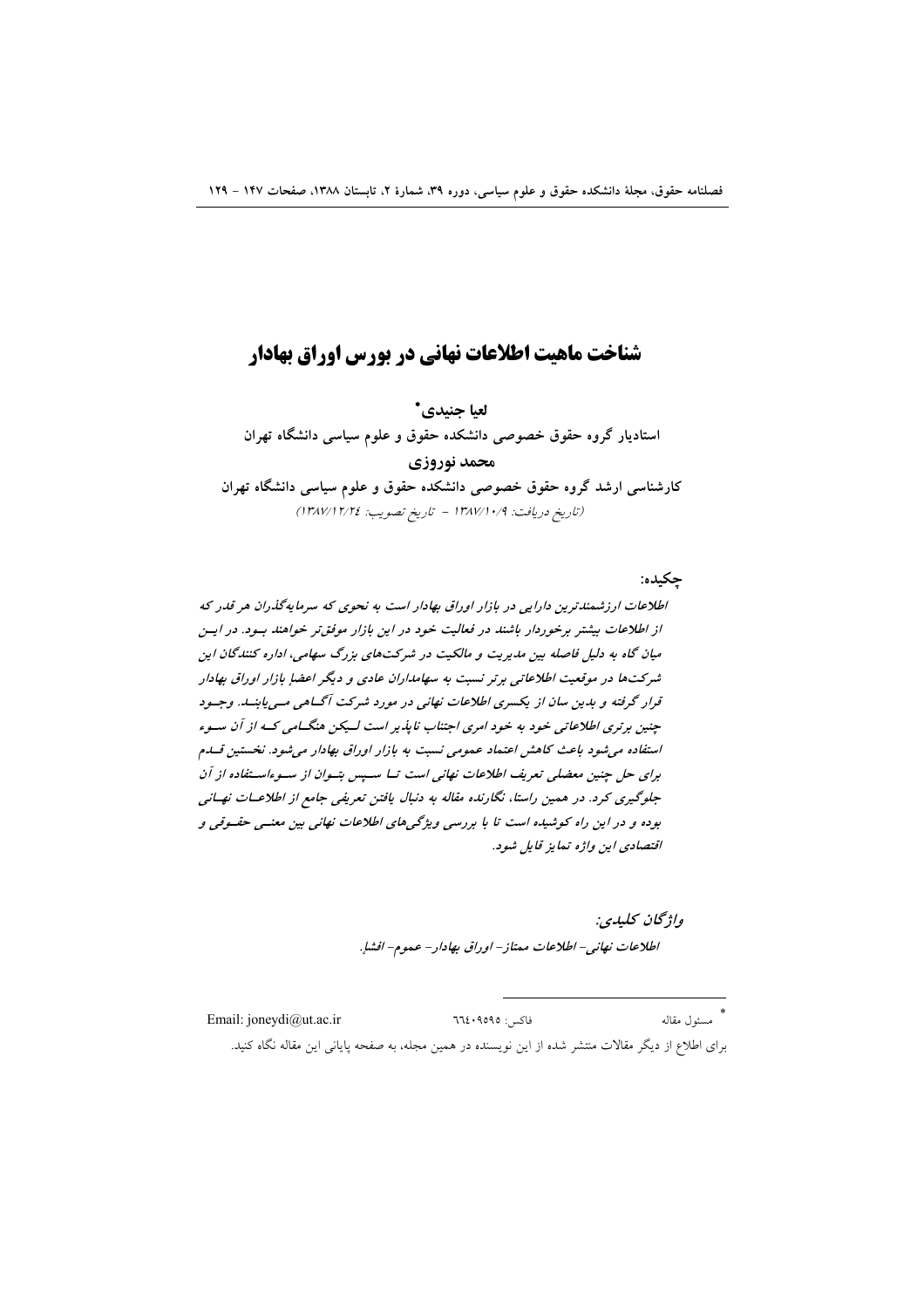#### ۱. مقدمه

اطلاع در لغت به معنى خبر و آگاهى و اطلاعات به معنىي معلومـات و دانـستنىهـا اسـت (دهخدا، ۱۳۳۸، ۲۸۹۷). این دانستنی ها می تواند اشخاص را در تصمیم گیری، تغییر عقیده و... یاری کند. در حقوق قراردادها اطلاعات آن دسته از معلومات است که اشخاص پیش از قرارداد- در مرحله شکل گیری آن در مورد اوصاف اصلی یا فرعی مورد معامله- یا گاهی بعـد از قــرارداد و در مرحله بعد از آن–چه به صورت تعهد اصلی مثل قراردادهایی کـه بـا مؤسـسات اطلاعــاتی بسته میشود و چه به صورت تعهدی فرعی که جزئی از تسلیم موضوع اصلی قـرارداد اسـت-موظف به افشإ آن می باشند(جنیدی،۱۳۸۱، صص ۱۷–۱۱). در صورت تخلف از انجام چنین تعهــدی، بخشی از خسارتهای ایجاد شده با فسخ قرارداد و بخش دیگر بـا اثبـات رابطـه سـببیت بـین تقصیر شخص متعهد و زیانهای طرف مقابل او جبران میشود.(کاتوزیان،۱۳۸٤، صص۱۲۹- ۱۲۸). در دنیای تجارت نیز هرگاه سخن از اطلاعات تجاری به میان می آید آنچه به ذهن متبادر می شـود دانستههایی است که جزء دارایی تاجر محسوب شده و از آن تحت عنوان "اسرار تجاری" یـاد می شو د(شفیعی،۱۳۸۵، ص۲۳).

اما در بازار اوراق بهادار (stock exchang)حکایت اطلاعات، حکایتی دیگـر اسـت. در ایــن بازارکه محلی برای معاملات اوراق بهادار (securities) است همانند هر بازار دیگر مردم هنگامی فعالیت خواهند کرد که به این باور رسیده باشند کـه قیمـتهـای موجـود در آن بیــانگر ارزش واقعی اوراق بهادار است. در بازار اوراق بهادار اطلاعات ارزشمندترین داراییها است. اصـولاً اطلاعاتی که برای ارزیابی قیمت به کار می روند دو دستهاند:

١. اخبار مربوط به اوضاع كلي اقتصاد داخلي و بين|لمللٍ أن قسمتي از بازار و تجارت كـه شرکت در آن فعالیت میکند.

۲. اخبار داخلی شرکت و نحوهٔگذران امور تجاری آن.

دسته اول اطلاعات توسط رسانههای عمومی، نشریههای مالی و غیره منتشر شده و فـرض بر این است که همه از آن مطلعند. اما دسته دوم بدین سرعت و قدرت منتشر نــشده و قبــل از آگاهی عمومی از آن، فقط و فقط، در اختیار اشخاص نزدیـک بــه شــرکت مثــل کارکنــان آن طرفهاي معامله آن، ... است. چنين اطلاعاتي است كـه از آن بـه «اطلاعـات نهـاني» ( Inside information ) تعبير مي شود و سـوءاسـتفاده از آن قبـل از انتــشار عمـومي بوسـيله «دارنــدگان اطلاعات نهاني» (insiders) باعث كاهش اعتماد عمومي به بازار اوراق بهادار مي شود. ٰ اين مقاله

۱. معاملاتی را که دارندگان اطلاعات نهانی با استفاده از این اطلاعات به روی اوراق بهادار انجام میدهند را در زبـان فرانـسه (Les opération d'intités) و در زبان انگلیسی(Insider Dealing) می نامند.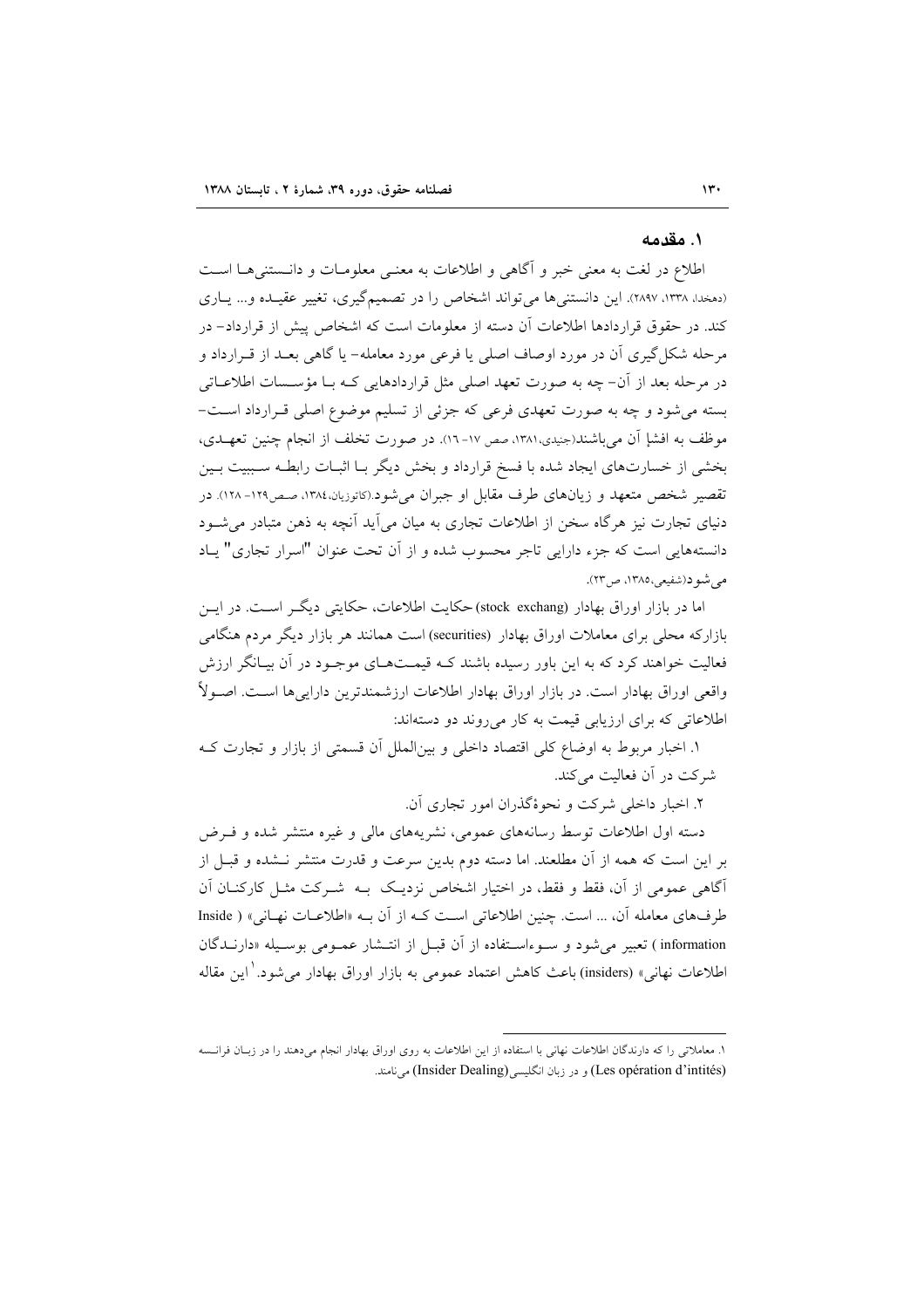نیز به دنبال شناخت ماهیت اطلاعات نهانی (گفتار اول) ویی بردن به ویژگی اساسی آن (گفتـار دوم)، به منظور تمیز این اطلاعات از دیگر اطلاعات موجود در بازار اوراق بهادار است.

## گفتار اول: مفهوم اطلاعات نهانی

## ۲- هدف از قانونگذاری

هدف از تدوین یک نظام جامع برای اطلاعات نهانی شرکتهای تجاری حاضر در بـورس اوراق بهادار برقراری مساوات بین سرمایهگذاران در این بازار است` به طوری کـه اعتمــاد ایــن افراد را به سلامت در بازار و عدم تقلب در آن جلب کند (Boyle and Birds,1987,p232).

البته رفتار برابر با فعالان بازار سرمايه بدين معنى نيست كه همـه آنهـا بايــد در همـه حـال اطلاعات مشابه و يكسان داشته باشند. زيرا در اين صورت هيچ كس وقت و هزينـه خـود را صرف تحقیق و مطالعه در مورد آینده شرکت و بخشهای اقتصادی که شـرکت در آن فعالیـت دارد نمی کند تا بتواند تصمیمات بهتری در بازار سرمایه بگیـرد و ایــن بــه معنــی از بــین رفــتن ارزش اطلاعات در این بازار خواهد بو د(Easterbrook&Fischel,1996,p235). پس به ای تعریف اطلاعات نهانی و تعیین مقررات حاکم بر آن باید مراقب بود که مزایای بیــشتر دانــستن از بــین .<br>نرود و هر کس بتواند از حاصل تلاش خویش بـرای بدسـت آوردن اطلاعـات بیــشتر اســتفاده کند.<sup>۲</sup> هدف از تنظیم این مقررات باید جلوگیری از اسـتفاده از آن دسـته از اطلاعــاتی باشــدکه افراد آنها را به جای به کارگیری مهارت و تلاش، از طرق نامشروع مثل سوءاستفاده از موقعیت خود در شـرکت بدسـت آورده و ايـن اسـتفاده باعـث بـي اعتمـادي افـراد بـه بـازار سـرمايه شود (Davies, 1997, p460).

#### ٣- تعريف اطلاعات نهاني

با توجه به مقدمه فوق اطلاعات نهانی را باید آن دسته از اطلاعات مربـوط بـه شـرکت یـا اوراق بهادار آن دانست که هنوز برای عموم سـرمایه گـذاران منتـشر نـشده لـیکن در صـورت انتشار تأثیری قابل توجه بر قیمت اوراق بهادار شرکت خواهد داشت. تعریف این واژه در نظام

<sup>1.(...</sup> confidence of investors depends on the assurance afforded to the investers that they are placed on equal footing...). preamble of europien insider dealing Directive.(Vanessa, 1999,  $p312$ ).

۲. کارگزاران بورس اوراق بهادار (Stock brokers) نیز با استخدام تحلیلگران بیازار (Market analyst)- یعنبی افتراد خبرهای که با صرف وقت و تخصص خود به تحقیق در مورد وضعیت هر یک از بخش هـای اقتـصاد کـشور، شــرایط بــازار، ...می پردازند- مشتریان خود را راهنمایی میکنند.(جهانخانی و پارسائیان، ۱۳۷٤، ص۱۳۸).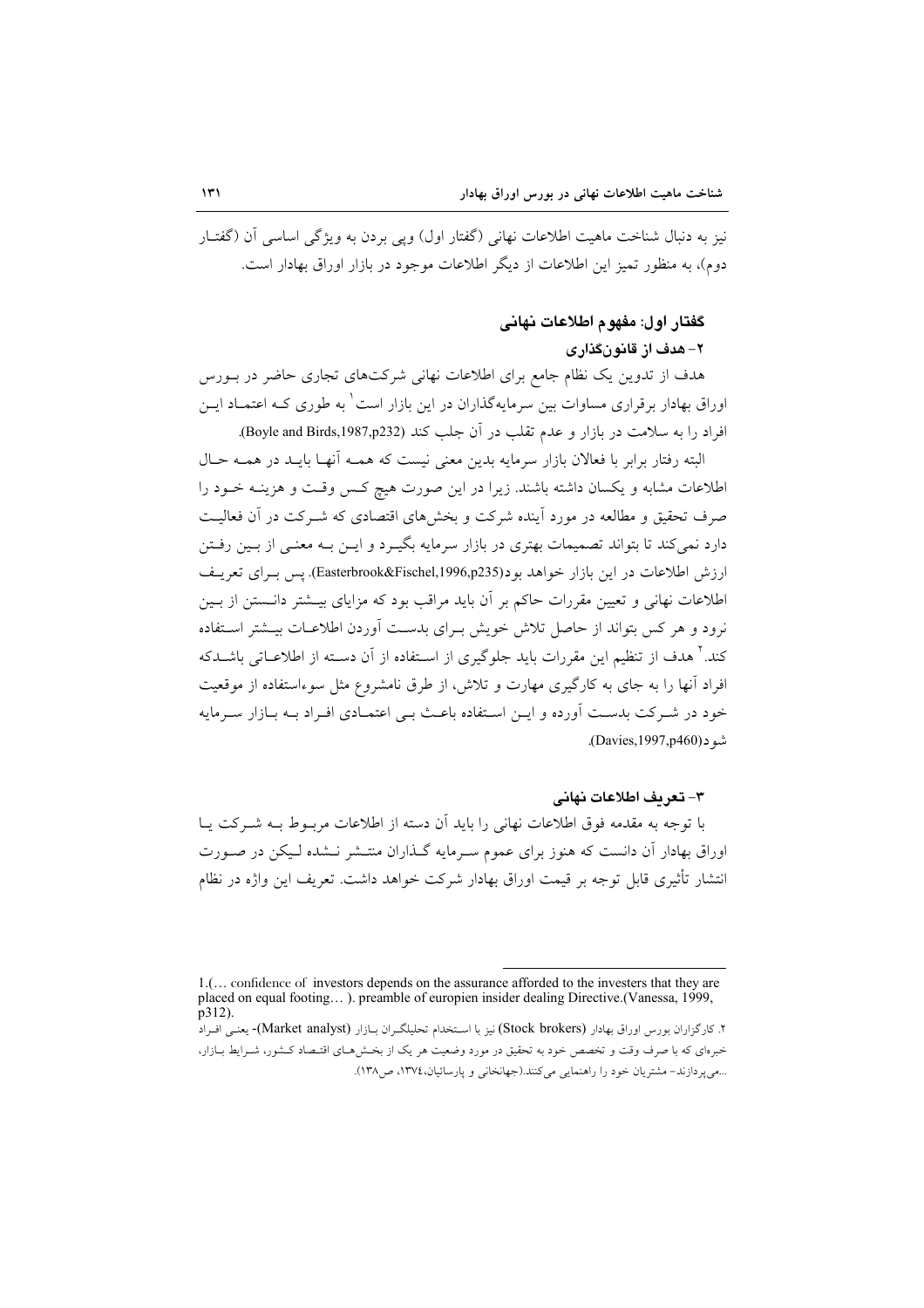حقوقی ایران برای نخستین بار توسط قانون بازار اوراق بهادار به عمل آمد. بند ۳۲ ماده ۱ این قانون مقرر می دارد: «هرگونه اطلاعات افشإ نشده برای عموم که به طور مستقیم یا غیر مستقیم به اوراق بهادار، معاملات یا ناشر آن مر بو ط می شود و در صورت انتشار بر قیمت یا تـصمیم سرمایه گذاران برای معامله اوراق بهادار مربوطه تأثیر می گذارد.»

به نظر می رسد نویسندگان این قانون چنین تعریفی را از بند ماده ۱ دستور العمـل اتحادیـه ارویا در مورد معاملات با استفاده از اطلاعات نهانی اقتباس کرده باشند.<sup>۲</sup> چرا که مـصوبه اخیــر معتبرترین تعریف را از اطلاعات نهانی ارائه داده و کشورهای عضو اتحادیه اروپــا تمامــاً از آن پیروی کردهاند. ٌ به عکس، در حقوق ایالات متحده اَمریکا هیچگونـه قـانونی بـرای اطلاعـات نهانی وجود ندارد و این امر به تفسیر کمیسیون اوراق بهادار<sup>؛</sup> این کـشور واگـذار شـده اسـت. دلیل این امر این است که شرایط بازار اوراق بهادار این کشور مدام در حال تغییــر بــوده و ایــن کمیسیون چون هم به اوضاع و احوال بازار نزدیکتر بوده وآن را بهتر درک می کند و هم بـرای اینکه بتواند نسبت به تحولات رخ داده واکنش نشان دهـد، اختیـار تعریـف مفهـوم اطلاعـات نهانی و تعیمین مسصادیق ان را بـر عهـده دارد (Su and Berkahn, 2003, p8). در ایــن راسـتا، كميسيون با توجه به موازين انصاف در هر پرونده و با در نظر گرفتن اوضاع و احـوال خـاص آن، در مورد اینکه آیا اطلاعاتی که از آن سؤ استفاده شده دارای ویژگی «نهانی بودن» است پــا خير تصميم مي گيرد.

۱. قانون بازار اوراق بهادار جمهوری اسلامی ایران- مصوب اول آذر ماه یکهزار و سیصد و هشتاد و چهـار مجلـس شـورای اسلامی و تأیید شده در تاریخ ۱۳۸٤/۹/۲توسط شورای نگهبان-معروف به قانون بورس.

<sup>2.</sup> Article 1(1) of Directive 2003/6/EC(the market Abuse Directive) defines inside nformation as : information which has not been made public of a precise nature relating to one or several issuers of teransferable securitis, which, if it were made public wolud be likely to have a significant effect on the price of the transferable security or securities in question...(Mayson, French & Ryan, 2007-2008, p331).

۳. از جمله بند سوم ماده ۱۱۸ قانون بـازار و خــدمات مـالی انگلــستان مــصوب ســال ۲۰۰۰ مـيلادی Finacial service and .market Act(FSAMA)

٤. کمیسیون اوراق بهـادار آمریکــا ( Securities and exchange commission (SEC)) در سـال ١٩٣٤ مـيلادى بــه منظور کمک در ایجاد مقررات برای بازارهای مالی تأسیس شد(Skousen,1991,p12). برخی از نویسندگان ایرانی وظیف اصلی آن را حصول اطمینان از افشإ کلیه حقایق برای عموم سرمایهگذاران در بازار اوراق بهادار به منظور در اختیـار گذاشــتن اطلاعات کافی برای ایشان در تصمیمگیری در معاملاتشان می(دانند(کدخدایی،۱۳۷۸،ص۷۷). این کمیسیون علاوه بر تـسهیل و توسعه كيفي شفافيت اطلاعاتي، داراي وظايف ديگري همچون متحدالشكل كردن گزارش مىديريتى و مىالي، تنظيم مقـررات تخلفــات بـــويژه در مـــورد انتـــشار اطلاعـــات خــــلاف واقـــع و ســـوءاســـتفاده اشـــخاص داراي اطلاعـــات نهـــاني... مي باشد(www.Sec.gov).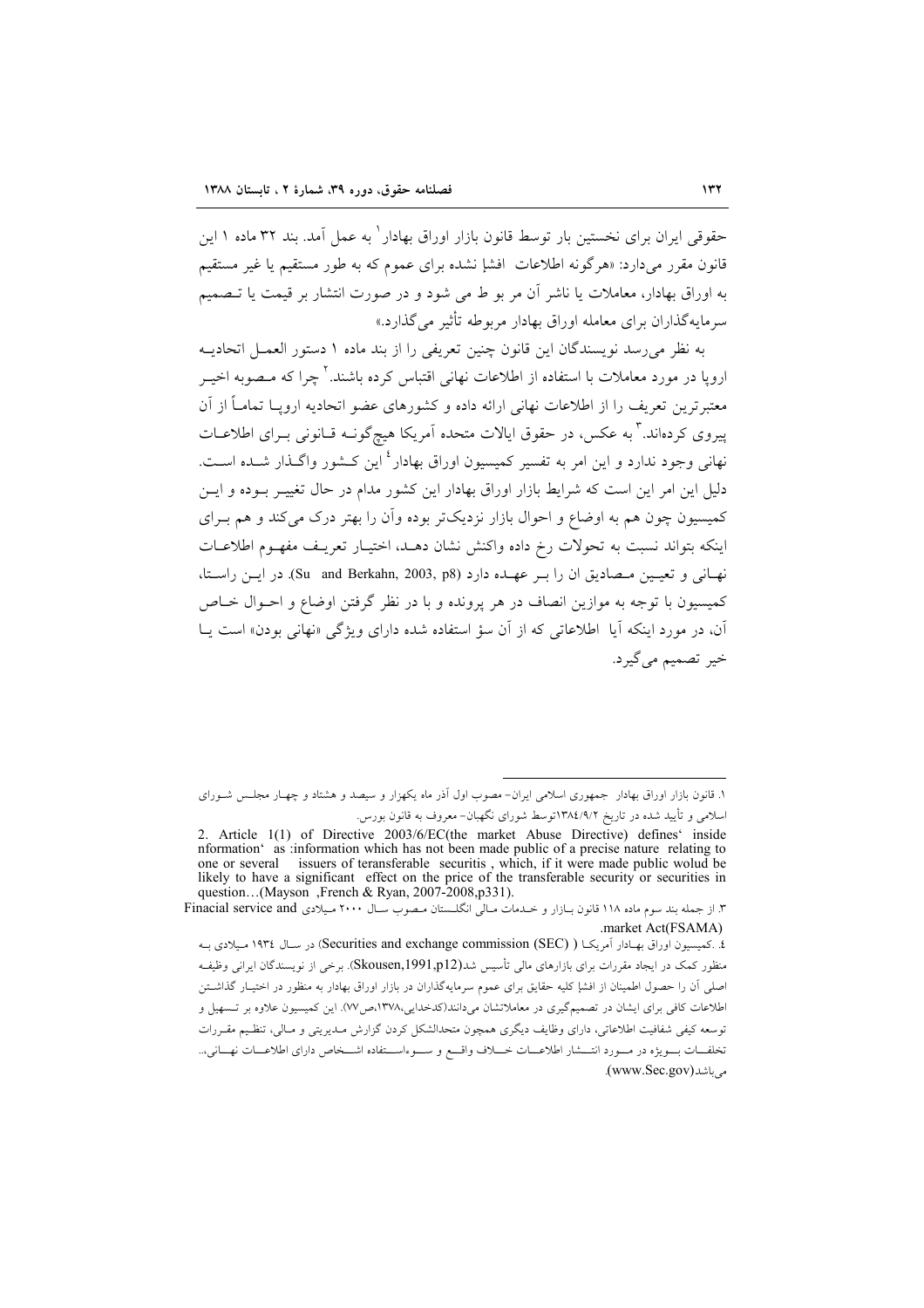## گفتار دوم: ویژگیهای اطلاعات نهانی ۴– شمار این ویژگی ها

همانطور که از تعاریفی که گذشت فهمیده می شود اطلاعات صرفاً به این خاطر کـه افـراد خاصی از آن مطلعند، نهانی محسوب نمی شود بلکه به این منظور حداقل باید چهار ویژگی را به طور همزمان دارا باشند:

۱. عــدم دسترســي بــراي عمــوم(Hase not been made public) ٢. دقيــق يــا ويـــرْه بــودن Of a specific or precise nature) ٣. قابليت تأثير در قيمت (Price sensitive) ٤. ارتبــاط بــا اوراق بهـادار يــا ناشــر أنهـا (Relating to particular securities or to issuer of securities) در صــورت فقدان هر یک از این شرایط دیگر نمی توان اطلاعات را نهانی محسوب کـرد اگـر چــه شــرایط ديگر كماكان باقي باشد(Chffins,1997,P219). پس با توجه به اهميت اين مطلب لازم است كـه هر یک از این اوصاف را در چهار مبحث به طور جداگانه مورد بررسی و تحلیل قرار دهیم.

## مبحث اول: عدم دسترسي عموم

#### ۵– تقسیم مطلب

منظور از واژه فوق عدم افشإ اطلاعات براي عموم است. اما نخستين سـؤالاتي كـه بـه ذهـن میرسد این است که منظور از عموم چه کسانی هستند و دیگر اینکـه افـشای اطلاعـات بـه چـه معنی است؟ پس توضیح نخستین ویژگی از ویژگیهای اطلاعات نهانی مستلزم این است کـه بـه هر یک از این سؤالات به طور جداگانه پاسخ داده شود:

#### بند اول: گستره عموم

در مورد گسترهی افرادی که اطلاعات برای رهایی از قید نهانی بودن باید برای آنان افشإ شود بين صاحبان نظر اتفاق وجود ندارد:

### ۶– مفهوم موسع: منظور از عموم کل جامعه است

عدهای، تحت تأثیر آرمانهای خصوصی سازی، مفهوم موسعی برای واژه عموم قایل شــده و آن را نه تنها شامل فعالان بازار سرمايه و معامله كنندگان احتمالي اوراق بهادار مي دانند بلكه اکثریت جامعه یعنی حتی کسانی که قصد سرمایهگذاری در زمینه اوراق بهادار را ندارند را نیز داخل در این مفهوم محسوب می کنند. این گروه عمـوم جامعـه(Public at large) را در ردیـف گروههای ذینفع یک شرکت تجاری می دانند (Davies, Ibid, P484).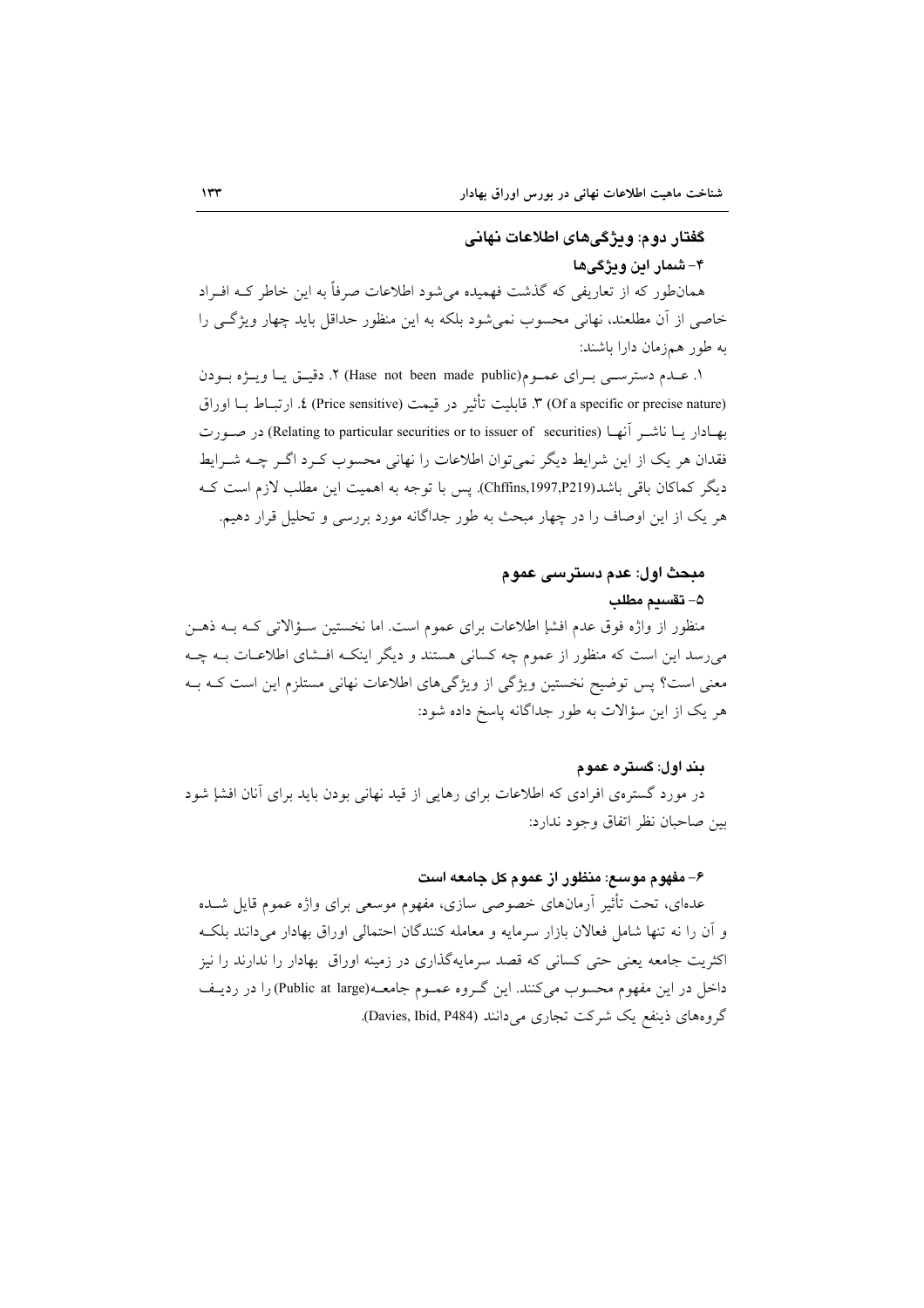### ٧– مفهوم مضيق: منظور. از عموم اعضاٍ بازار. اوراق پهادار. است

برخی دیگر مفهومی مضیق برای واژه «عموم» قایلند. آنها معتقدند که بحث افشإ بــه خــاطر تفکیک بین مالکیت و مدیریت و فاصله اطلاعاتی این دو گـروه در شـرکتهـای سـهامی عـام است. چرا که مدیران که گردانندگان اصلی شرکت بـوده و تمـامی منـابع و امکانــات آن را در اختیار دارند ممکن است ضمن تخلف از وظیفهی گزارشگری خود نتایج کار خــود را بهتــر از أنچه كه هست جلوه دهنـد يـا از افـشإ برخـي اطلاعـات خـودداري كننـد. پـس بايـد مرجـع قدرتمندی وجود داشته باشد که مشخص کند اطلاعات بایــد چگونــه و در چــه مــواقعی افــشإ شو لد (جهانخانی و پارسائیان، پیشین، ص١٢٧).

از طرف دیگر تا بحث معاملات اوراق بهادار در بازار بورس پیش نیاید، به تبـع آن، دیگـر سخنی از اطلاعات نهانی و سوء استفاده از آن در این معاملات به میان نخواهد آمد. در نتیجـه، مالكين را بايد اعم از سهامداران بالفعل و بالقوه دانست و عمومي كه مد نظر است را با لحــاظ معاملات اوراق بهادار تعیین کرد. بر ایـن مبنــا منظــور از عمــوم کــسانی هــستند کــه عادتــاً بــه معاملات اوراق بهادار مورد نظر مى يردازند يا اينكه احتمـال مـى رود بــه انجـام ايـن معــاملات مبادرت ورزند.

(Pennington, 1990, p400) (persons who are accustomed or likely to deal in the securities in question).

## ۸– نتیجه و گزینش نظر نهایی

گزینش عقیده درست آسان به نظر میرسد. چه آنکه، اختلاف بین نظرها ظـاهری اسـت و هر دو به نتیجه یکسانی می|نجامد. زیرا از یک سو، تک تـک افـراد جامعـه را بــه طـور بــالقوه می توان به عنوان یک سـرمایهگـذار در بـازار اوراق بهـادار محـسوب کـرد و از سـوی دیگـر شرکتهای پذیرفته شده در سازمان بورس و اوراق بهادار مکلفند تحت نظارت این ســازمان و طرقی که تعیین میکند– از جمله روزنامه کثیرالانتشاری که اگهـیمـای شـرکت در آن منتــشر می شود- اطلاعات مهم را برای عموم جامعه منتشر کنند' . پس همین که هر فرد عادی بتوانــد هر وقت که بخواهد به راحتی اطلاعیات میورد نظیر خیود را هماننید فعیالان و معاملیهگران حرفهای بازار بدست آورد، بدان معنی است که اطلاعات برای عموم جامعه افسا شده است اگر چه در عمل فقط کسانی که در بازار اوراق بهادار فعالیت می کنند به دنبال اطلاعات مزبـور بوده و از آن آگاه می شوند. پس به عنوان نتیجه می توان گفت: منظور از عمـومی کـه اطلاعـات برای رهایی از قید نهانی بودن باید برای آنها افشإ شود عموم اعضإ و فعالان بازار اوراق بهـادار

١. ماده ٢ دستور العمل اجرایی افشإ اطلاعات شرکتهای ثبت شده نزد سازمان بورس اوراق بهادار مصوب ١٣٨٦/٥/٣ هيأت مديره سازمان بورس اوراق بهادار كه از اين پس از آن تحت عنوان «دستورالعمل افشإ» ياد مى كنيم.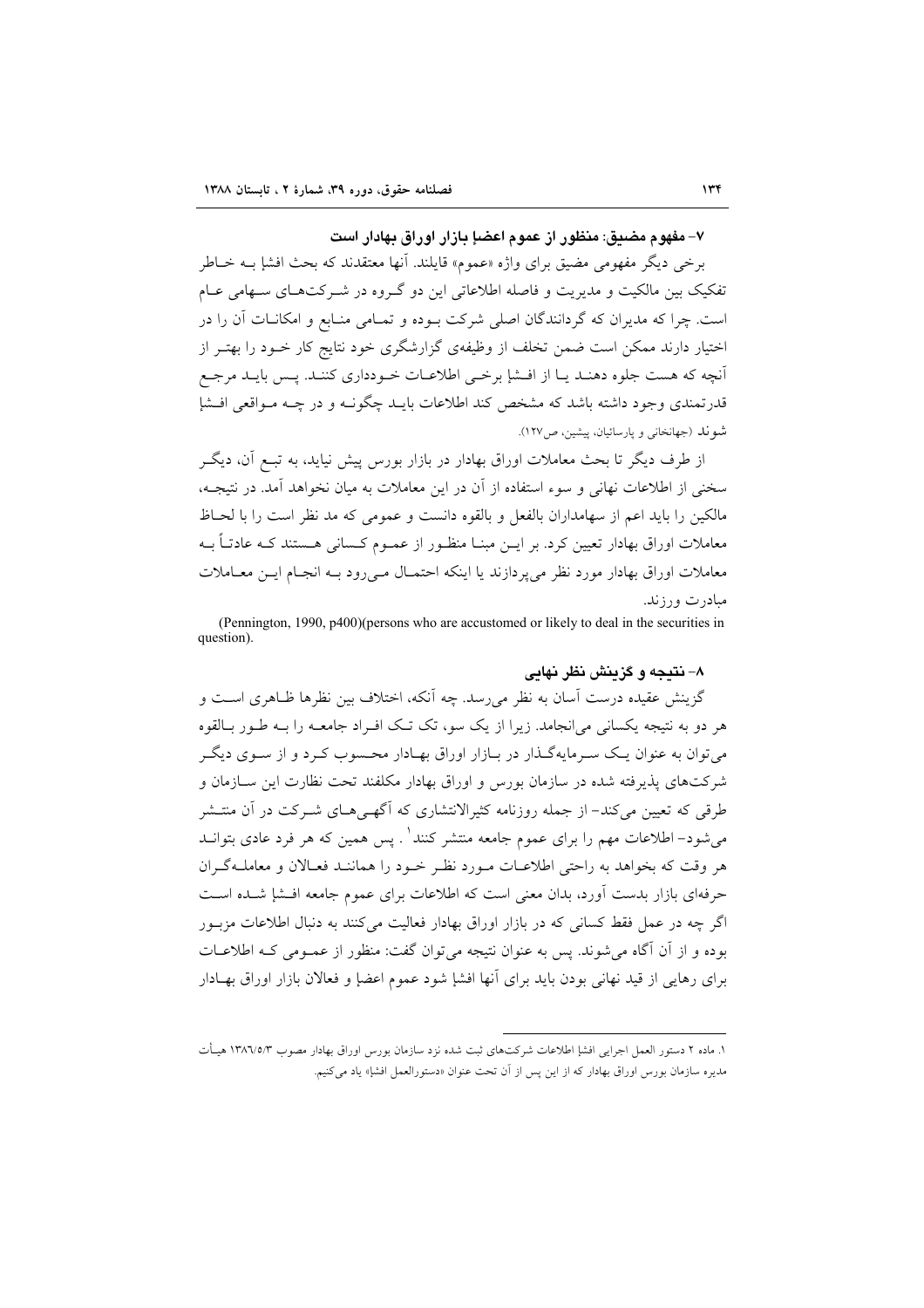است، منتها به این شرط که افشإ اطلاعات به نحوی باشـد کـه افـراد خـارج از بـازار نیــز اگــر يخواهند بتوانند همانند خود اعضاٍ بازار از اطلاعات، كسب آگاهي كنند.

#### بند دوم: افشإ

#### ٩. مفهوم افشإ

افشا را می توان به معنی اعلام اطلاعات برای معامله کنندگان احتمالی اوراق بهادار دانست. منظور از «اعلام» در این تعریف انتشار مؤثر اطلاعات نهانی است به نحوی که اطمینان حاصل شود کـه ايــن اطلاعــات در دســترس عمــوم ســرمايهگــذاران بــازار اوراق بهــادار قــرار گرفتــه است(Vannessa,Ibid,P313). وجه مميز اطلاعات نهاني از اطلاعات مهم در همين ويژگي افسا است. يعني اطلاعات نهاني همان اطلاعات مهم است كه افشإ نشده است. ` وقتي كه اطلاعــات در دسترس عموم قرار گرفته باشد قیمت اوراق بهادار براساس آن تعدیل شده و دیگر زمینهای برای بهرهبرداری ناعادلانه دارندگان اطلاعات نهانی وجـود نخواهــد داشــت. (شـریفی، ۱۲۸۳،۱۸۸). افشا اطلاعات خودگامی به سوی عدالت است چرا که فرصتهای برابر به سرمایهگذاران داده و آنها را در برابر سوء استفادههای احتمـالی از اطلاعـات نهـانی حفـظ مـی کنـد و بــه همـین خاطراست كه همواره مهمترين بخش از حقوق بازار بورس اوراق بهادار به بحث اطلاعـات و ضوابط افشإ آن اختصاص دارد ٌ.

با وجود این، تعریفی که در متون قانونی ما از مفهوم افشإ شده است به صـورت مجمـل و گذرا بوده و بیان کننده ماهیت حقیقی آن نمی,باشد<sup>۳</sup>. بند ٤ مـاده ١ دسـتور العمــل افــشاِ مقــرر مى دارد: «افشإ ارسال اطلاعات به سازمان و انتشار عمومى و به موقع اطلاعات مطـابق ضـوابط اين دستور العمل مي باشد.» سپس در فصل سوم همان مصوبه بـه مـوارد و موضـوعات افـشإ مى يردازد. با عنايت به مطالبي كه گذشت و با توجه به اينكـه اكثـر متـون قـانونى مـا از لحـاظ شکلی به بحث افشإ اطلاعات پرداختهاند هنوز پرستشهای بسیاری دربـاره ماهیـت افـشإ و ویژگیهای آن، به منظور تمایز بین اطلاعاتی که در دسترس عموم قرار گرفته و اطلاعـاتی کـه هنوز منتشر نشده، به ذهن می رسد. در ادامه به دو مورد از اساسی ترین این پرسش هـا پرداختــه مى شود:

۱. برای دیدن مفهوم اطلاعات ر.ک ویژگی چهارم: توانایی تأثیر در قیمت.

٢. اين مقاله فقط در مقام شناخت مفهوم افشإ به منظور تبيين ماهيت اطلاعات نهانى است. به همين خـاطر بــه مــسائل ديگــر افشإ، جزئیات، موارد و نحوه اَن که روی هم رفته بحث مفصلی تحت عنوان شفافیت در بـازار سـرمایه را تـشکیل مـیدهـد. نمی پر دازد.

۳. البته نمی توان مقام تصویب کننده را به این خاطر سرزنش نمود. چه آنکه، این مصوبه اساسأ از نوع شکلی بـوده و در مقـام بيان ماهيت افشإ نمىباشد.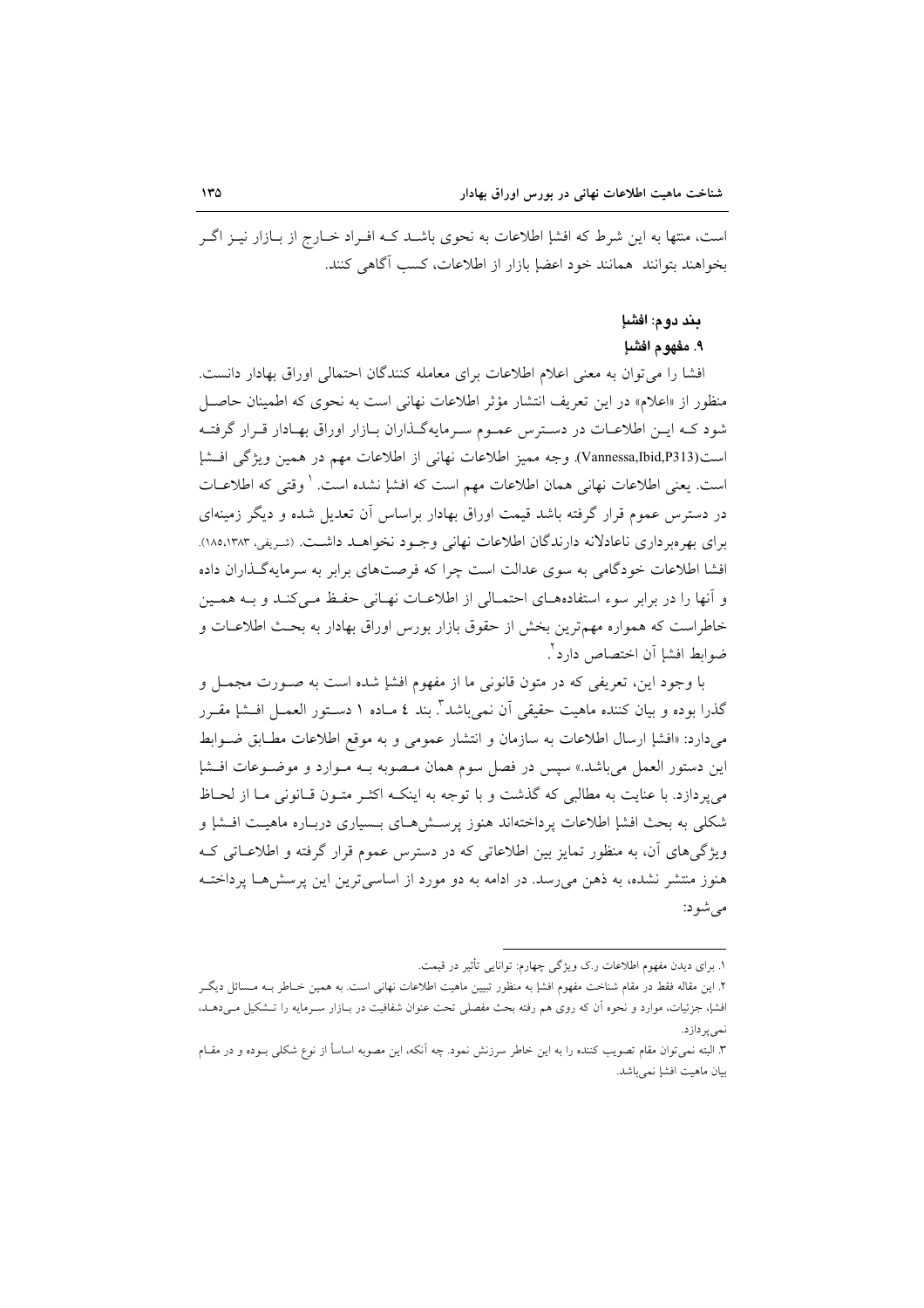## الف: اثر شكل افشاٍ در نهاني بودن اطلاعات

## ١٠- طرح مسئله

فرایند افشإ معمولاً بدین گونه است که ابتدا ناشر اوراق بهادار، با رعایت شرایط شکلی ک سازمان بورس تعیین می کنـد، اطلاعـات را بـرای ایــن ســازمان فرسـتاده و ســیس بـا رعایــت تشریفات قانونی و آئین نامهای دیگر آن را به طور همزمان و تحت نظارت این ســازمان بــرای عموم منتشر مي كند.

حال سوألي كه مطرح مي شود اين است كه اگر چنين ترتيبي رعايت نشود ليكن اطلاعــات خارج از نظارت سازمان و از طریق دیگر، با همـان جزئیـات مـورد نظـر، در عمـل در اختیـار معامله کنندگان قرار گیرد، آیا در چنین صورتی تنها به این دلیل که شرایط شکلی افشإ رعایت نشده، باز هم بايد اطلاعات را نهاني فرض كرد يا اينكه بايد ابتدا فلسفه وضع مقررات مربـوط به اطلاعات نهانی، یعنی برقراری عدالت و جایگاه اطلاعاتی یکسان، را در نظر گرفت و هرگاه که این مصلحت بر آورده شد دیگر به استواری معاملاتی که بر مبنـای ایــن اطلاعــات صــورت گرفته صدمه نزند؟ به عبارت دیگر، آیا ً صرف اینکه عموم، با کیفتـی ً مطلـوب، از اطلاعــات موردنظر آگاهند این اطلاعات را از قید نهانی بودن خارج میکند یا اینکه برای تحقق ایــن امــر به عاملی دیگر، یعنی عبور اطلاعات از مجرای سازمان بورس، نیز نیاز است؟ آیا افشإ اطلاعات میان سرمایهگذاران اوراق بهادار یک عمل حقوقی تشریفاتی است؟

#### ۱۱. قواعد بازار مربوط به نظم عمومی و امری اند

عدهای معتقدند هدف از وضع مقررات بازار اوراق بهادار حمایت از سرمایهگذاران جزء در برابرکسانی است که به لحاظ موقعیت بر تر خود از قدرت اطلاعاتی بیشتری برخوردارندBoyle) and Bird, Ibid, P.229). چنین حمایتی مستلزم این است که هرگاه در مورد تحقق افسا تردیــد بوجود آيد آن را متحقق ندانيم` (Farrar, Furey, Hannigan, 1991, P427).

چنین استدلالی موافق با طبع قوانین حمایتی است چرا که در تفسیر این قوانین باید به نفـع طرف ضعیفتر – که در اینجا سرمایه گذاران جزء می باشند– حکسم کـرد. عــلاوه بــر ایــن، آن دسته از مقرراتی که به بحث افشإ اطلاعات در بازار سرمایه میپردازند دارای لحن و ظـاهری امري اند.' اصولاً مقررات مربوط به بورس- از جمله نحوه افشإ اطلاعات و اينكه اين امر بايــد

١. اين نويسندگان كه معتقدند مضرات معاملات مبتنى بر اطلاعات نهـانى بــه مراتـب بـيش از ثمـرات آن بـر بــازار ســرمايه است، چنین نظری را در ضمن انتقاد به نظام حقوقی انگلستان که دایره محدودی را برای تعریف اطلاعات افشإ نــشده قایــل است، دادماند.

۲. از جمله اینکه بند ٤ ماده ۱ دستورالعمل اجرایی افشا اطلاعات، اصولاً افشا را به معنی «ارسال اطلاعات به سازمان و انتـشار عمومی آن مطابق این دستور العمل» میداند که بند ۱۸ ماده ۷ قانون بازار اوراق بهادار نیز نظارت بر این افشإ را جزء وظـایف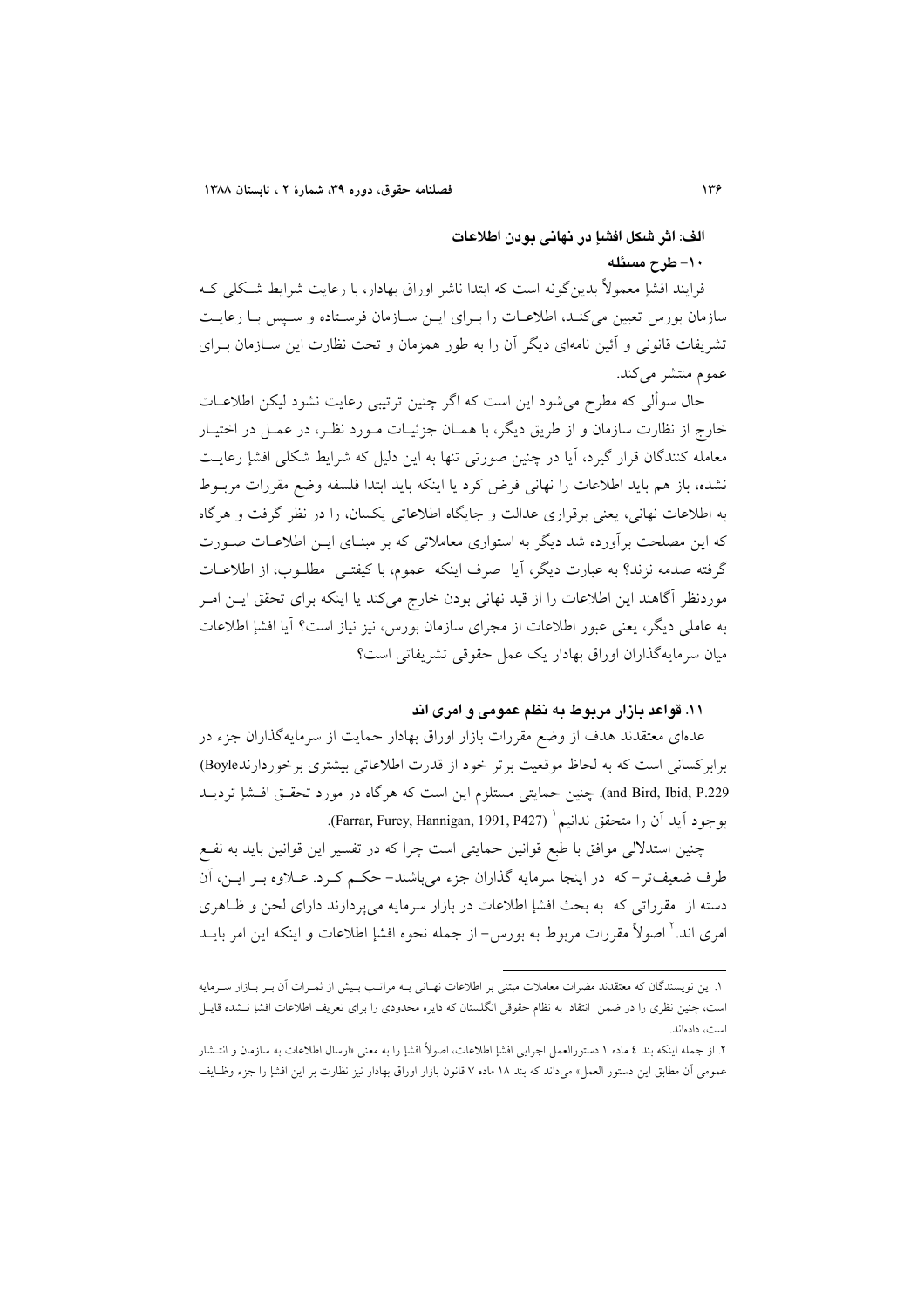زیر نظر سازمان بورس باشد- جزء قواعد مربوط به نظم عمومی اقتصادی هستند (کاتوزیان،۱۳۸۳ (الف)، ١٦٨).

#### ١٢. قواعد افشاٍ اطلاعات طريقيت داريد

عده ديگر معتقدند آنچه مد نظر قانونگذاران است فقط رفع تبعيض اطلاعـاتي مـي!شـد. برای این امر راههای مختلف وجود دارد که بی گمان شایع ترین آنهـا اطـلاع رسـانی از طریــق خود سازمان بورس و تحت نظارت آن است. ليكن هـيچ يـك از نظـام هـاي حقـوقي، اطـلاع رسانی از راههای دیگر را نفی نمی کنند. چنانچه در فرانسه مقررات ۰۲-۹۰ مصوب سال ۱۹۹۰ (Umhoefer, 1992, P126) COB (Commission des opération de Bourse) و در انگلستان بند؟ ماده ٥٨ قانون عدالت كيفري (Criminal justic Act 1993) مـصوب ١٩٩٣ (Dine, 2001, p252) عــلاوه بر اطلاعاتی که مطابق قواعد سازمان بورس منتشر میشوند، سـه دسـته دیگـر از اطلاعـات را افشإ شده تلقی می کنند: ۱. اطلاعات موجود در اسنادی که عموم سـرمایهگـذاران، قانونــاً حــق بازرسی و نظارت بر آنها را دارند (مثل اطلاعات موجود در دفتر ثبت شرکتهــا ( Companies) House ٢. اطلاعاتي كه با سهولت و با صرف وقت و هزينه اندك قابل دسترسي توسط فعـالان بازار سرمايه باشد. ٣. اطلاعات قابل استنباط از اطلاعات منتشر شده. (به عنوان نمونه، نتـايجى را که کارشناسان بورس و تحلیلگران بازار از مطالعه گزارش هـای مـالی منتــشر شــده شــرکت بدست می آورند را نمی توان جزء اطلاعات نهانی دانست).

## ۱۳. داوری میان نظرات

در مقام داوری باید نظر دوم را برگزید، زیرا اگر چه قوانین ایران در مورد روشهای دیگـر افشإ اطلاعات سكوت كردهاند ليكن در مقام نفي آنها نمي باشند. اگر گفته مي شود كه مقـررات مربوط به بورس اوراق بهادار و افشإ اطلاعات تحت نظارت أن امرى است، مقصود اين است که در صورتی می توان افشإ را از نوع افشإهای انجام گرفته نزد سازمان بورس دانست که تمـام مقررات این سازمان به صورت جزء به جزء رعایت شده باشد اما این بدان معنی نیست که اگر هدف این مقررات از طرق متداول و متعارف دیگر بدست آمد دارای اثر حقـوقی نباشـد. پـس بهترین راه این است که به واقعیتهای ً موجود در بازار اوراق بهادار نگریست و ملاک را ایــن

هیأت مدیره سازمان بورس میداند. همچنین به موجب ماده ٤٢ این قانون و مـاده ٧ دســتورالعمل اجرایــی افــشإ، ناشــر اوراق بهادار موظف است «... صورتهای مالی خود را مطابق استانداردهای حسابداری ...» یا «... استانداردهای مل<sub>ی</sub> یا فرمهـایی کـه توسط سازمان ارائه می شود ...» تهیه و افشإ نماید و ماده ٤١ همان قانون سازمان بورس را موظف به الـزام شـركت بـه انتـشار اطلاعات خود «... بر اساس استانداردهای حسابداری و حسابرسی ملی کشور ...» می نماید.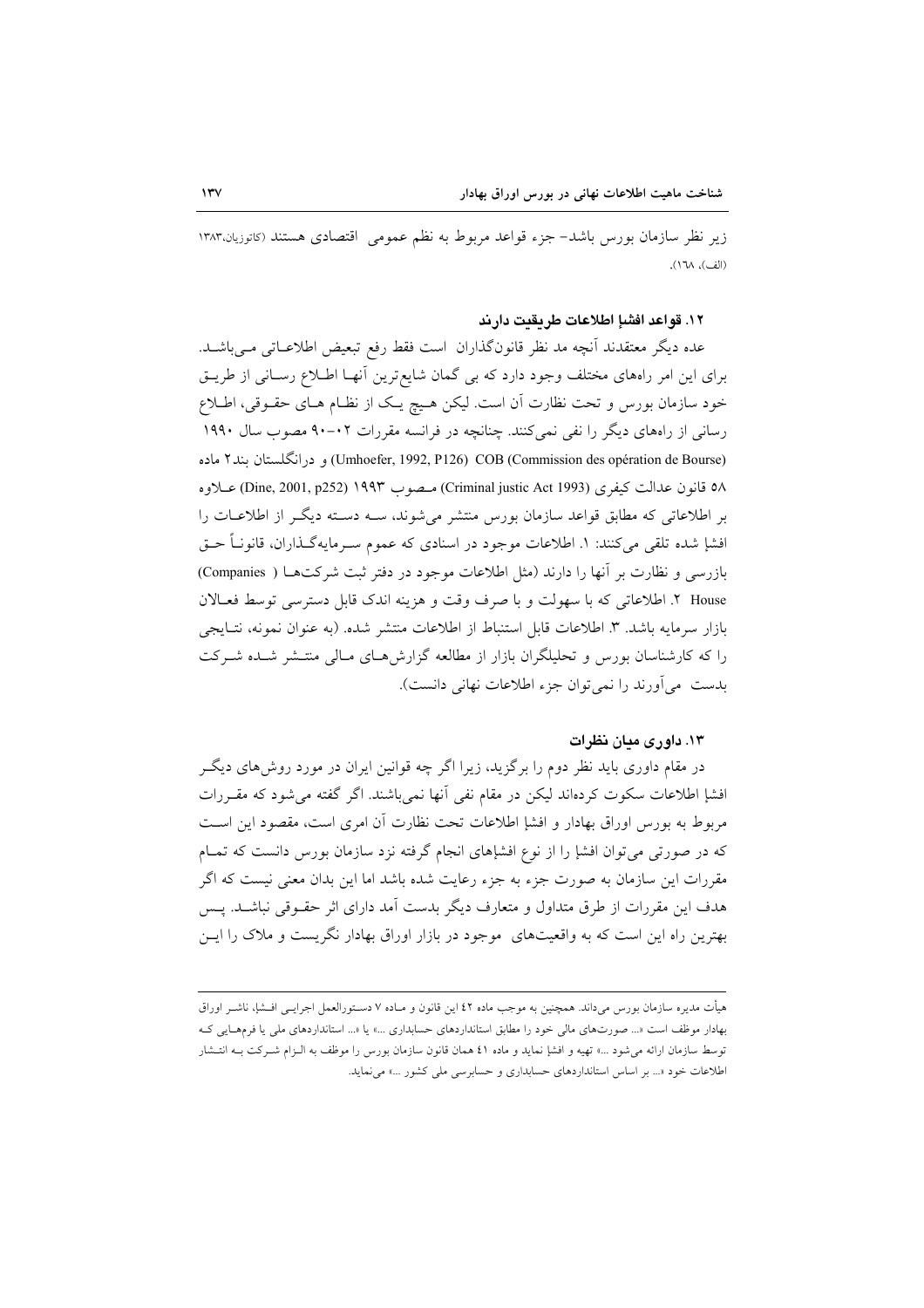قرارداد که آیا در عمل عموم معامله گران بازار اطلاعات مزبور را در اختیــار داشــتهانــد و اگــر نداشتهاند آیا این امکان وجود داشته که با صرف وقت و هزینـه انــدک آن را بدسـت آورنــد. وجود چنین ملاک و معیاری در ذهن قـانونگـذاران فرانـسوی و انگلیـسی انگیـزه آنـان بـرای تصويب مقررات مذكور شده است(17-16.Alexandre,2001,pp.16). خصوصاً اينكه به تعبيـر برخـي صاحب نظران طرق مختلفی که در این کشورها برای افشإ اطلاعات ذکر شده تنها بـه عنـوان مثال بوده و به هیچوجه جنبه حصری ندارد(Stamp,Ibid,p293).

### ب. آستانه افشا

### ۱۴. مراحلی که اطلاعات قبل از استفاده در معامله طی میکند

از مسائل مورد اختلاف در مورد ماهیت افشإ اطلاعات و ویژگهیهای آن، تعیـین نقطـهی زمانی مشخص است که در آن لحظه افشإ اطلاعات بــه وقــوع مــیپیونــدد. بــه عبــارت دیگــر، اطلاعات قبل از اینکه مورد استفاده عموم قرار بگیرد سه مرحله را طی می کنـد: ۱. انتـشار ۲. دسترسی ٣. تحلیل. حال، سؤال این است کـه پـس از سـیری کـردن کـدام مرحلـه اسـت کـه اطلاعات از قيد « نهاني بودن» خارج مي شود. `

#### ۱–۱۴. انتشار

در نخستین مرحله، اطلاعات تحت نظر سازمان بورس در رسانههایی که از قبـل مـشخص شده برای اطلاع عموم منتشر میشود یا اینکه در موقعیتی قرار میگیرد کـه بـه راحتــی توسـط سرمایهگذاران قابل دسترسی باشد (مثل درج در دفتـر ثبـت شـرکتهـا ( Mayson, French and Ryan, Ibid, p343). هيچ ترديدي وجود ندارد كه صرف درج اطلاعـات در نـشريات، ... باعـث تحقق افشإ به معنى حقوقي أن نمي شود چرا كه تا وقتى كه افراد از أن أگاه نشوند، مانند زمان قبل از انتشار، هنوز جهل عمومی نسبت به آن وجود دارد.

#### ۲-۱۴. دسترسی

در دومین مرحله، افراد اطلاعات منتشر شده را مطالعه کرده و از آن آگاه می شـوند. برخـــ حقوق دانان انگلیسی معتقدند که در این لحظه است که افشإ اطلاعات صورت می گیرد. اینـان میگویند اگر چنین امری مد نظر قانونگذارشان نبود قسمت سوم بند ۲ ماده ۵۸ قانون عــدالت

۱. هرلحظهای که به عنوان ملاک برگزیده شود، منظور این است که اکثریت افراد از آن اطلاعات آگاه باشند و لازم نیست همه سرمايه كذاران اين اطلاعات را بدانند.(Dine, Ibid, p252).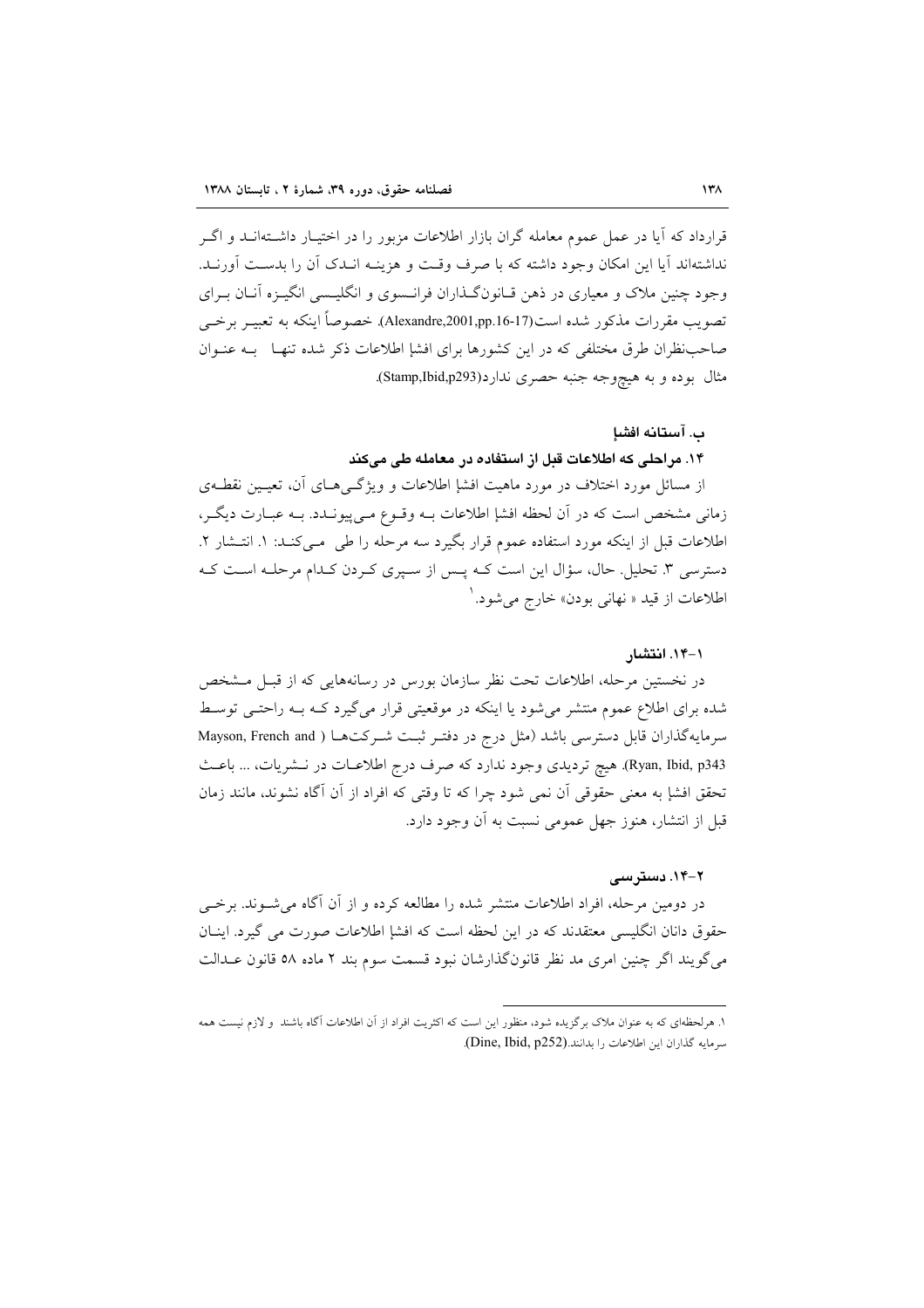کیفری اطلاعاتی که به راحتی توسط سرمایهگذاران قابل دسترسی است را از اقسام اطلاعیات افشا شده نمی دانست. به عبارت دیگر، طبق این مقرره لازم نیست که سرمایهگذاران اطلاعــات را بدست آورده باشند بلکه همین مقدار که قابلیت دسترسی به این اطلاعات برای آنـان وجـود داشته باشد براي تحقق افشإ كفايت مي كند. وجود قسمت دوم همين مقرره كه اعبلام مبي دارد اطلاعات موجود در اسنادی که افراد قانوناً حق بازرسی آن را دارند (مثل اطلاعات موجــود در دفتر ثبت شركتها) افشإ شده محسوب مىشوند، احتمال وجـود چنـين تفكـرى را در ذهـن قانون گذار انگلیسی تقویت می کند(Davies, Ibid, p463).

## ۰۱۴-۳ تحلىل

در آخرین مرحله فعالان بازار سرمایه و معاملهگران آتی اوراق بهـادار، شخـصاً پــا بوســبله کارگزاری مورد اعتماد خود،اطلاعات منشر شده را مورد تحلیل قرار میدهد. جمعـی معتقدنــد همانطور که قانونگذاران، هنگامی که افشإ اطلاعات به ضرر شرکتها است، بـه آنهـا اجــازه می دهند تا ابتدا به مدیریت امور تجاری خود یرداخته و هرگIه کـه خطـر رفـع شـد بـه افـشإ اطلاعات بیردازند،' در مقابل آن موظفاند که به سرمایهگـذاران مهلتـی بدهنـد تـا بــا تحلیــل اطلاعات موجود برای معاملات آتی خود تصمیم بگیرند. بدین ترتیب دارندگان قبلی اطلاعات نهانی تا هنگامی که عموم فرصت تحلیل آن اطلاعات را پیدا نکردهاند از انجام معامله براسـاس اطلاعات مزبور ممنوعند(Burn, 2008,p146).

## ١٥. نقش مصلحت و عدالت در تعيين آستانه افشإ

به نظر مى رسد كه عقيده گروه اخير بيان كننده حقيقت باشـد. افـشإ صـحيح اطلاعـات آن است که بتواند فرد را قادر سازد که با تحلیل اوضاع و پیش بینی آینده اوراق بهادار مـورد نظـر خود، از این اطلاعات در تصمیم برای معامله آن یاری بگیرد (Burn,Ibid,p153). اگر ملاک غیــر از این بود دارندگان قبلی اطلاعات نهانی فقط صبر میکردند تـا اطلاعـات منتـشر شـود و بـه محض منتشر شدن و قبل از اینکه عموم فرصت تحلیل آن را پیدا کند از آن اطلاعـات، ضــمن

١. در حقوق ايران نيز ماده ١٥ دستورالعمل اجرائي افشإ اطلاعات، در همين راستا، مقرر مي،دارد: «ناشر مي تواند در موارد زيــر اطلاعات مهم را با الزام به عدم افشإ با تأخير (پس از رفع محدوديت هاى ذيل) افشإ نمايد: الف– افشإ فورى موجب زيان يــا عدم النفع مهم برای ناشر شود. ب– ناشر در حال انجام مذاکره بوده وهنوز بر سر اصول آن توافق حاصل نشده باشد.ج– افــشإ فوری مزایای قابل توجهی برای شرکت های رقیب فراهم کند .د– موضوع مورد افشإ پیوسته در حال تغییر باشد.»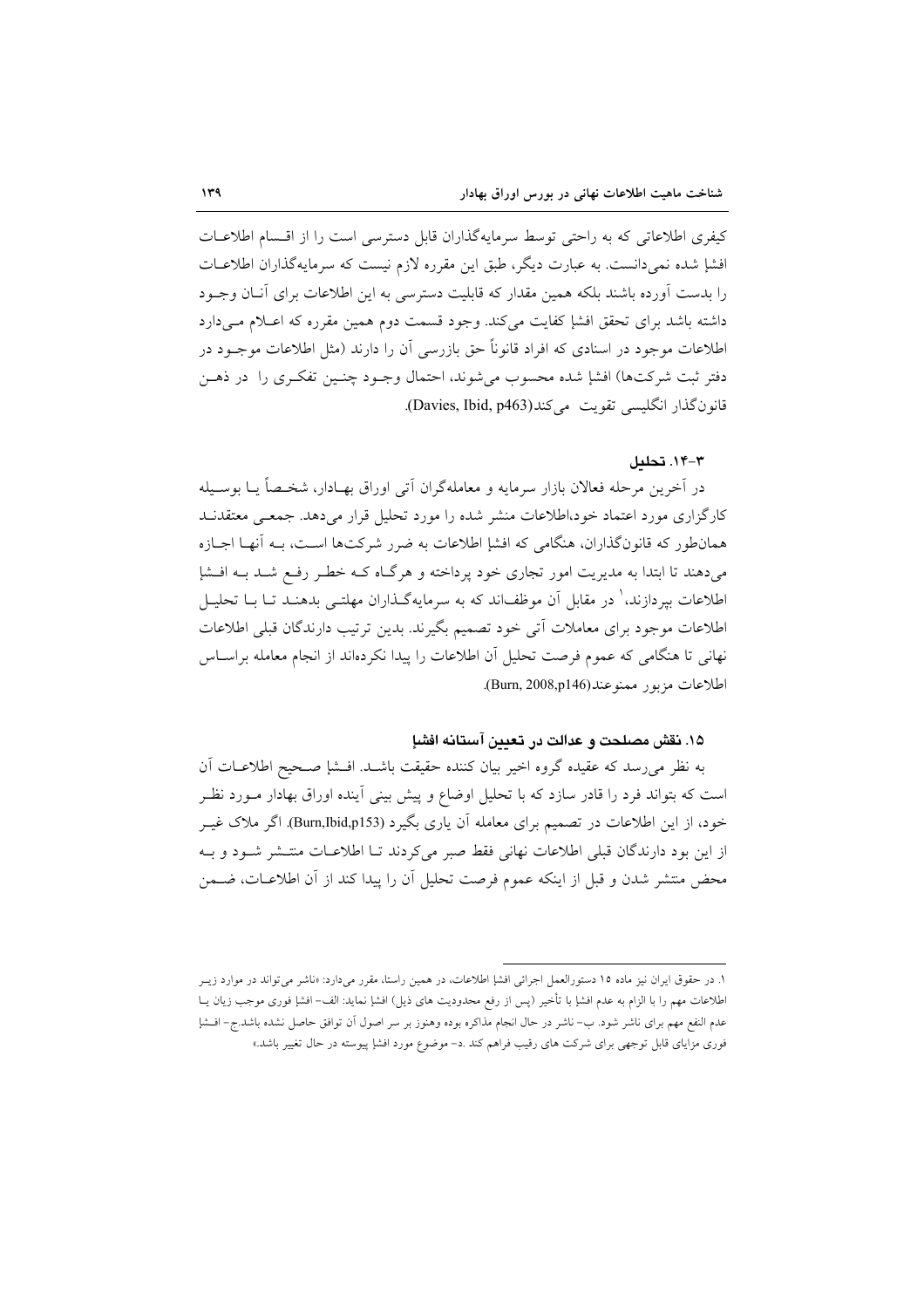معاملات خود، سوءاستفاده می کردند. به عبارت دیگر، دست یافتن به اطلاعات بــدون فهمیــدن معنى أن ممكن نيست.

بنابراين، اگر چه نظام حقوقي انگلستان اطلاعات موجـود در اسـناد قابـل بازرسـي توسـط عموم یا دیگر اطلاعاتی را که به راحتی قابل دسترسی بـرای معاملـه گـران آتـی اوراق بهـادار است، افشا شده میداند، لیکن مصالح اجتماعی در تفسیر آن نقش مؤثر دارد:

اگر فعالان بازار سرمایه نتوانند فرصت استفاده مـؤثر از اطلاعـات منتـشر شـده را بدسـت آورند، به مرور زمان بورس اوراق بهادار نقش و رسالت خود را در جذب سـرمايههـاي افـراد جامعه از دست خواهد داد. در مواردی این چنین، همانطور که بزرگان حقوق ایـران گفتـهانـد سرانجام این «عدالت» است که پیشرو است و همـه منطـقهـا را در سـلطه خـود مـی گیـرد. (کاتوزیان،١٣٨٣(ب)،ص٩٠). پس مصلحت و عدالت هر دو ایجاب می کند که در مقام تفسیر مقرره فوق، أن را مقيد به زماني بدانيم كه عموم فرصت معقول و متعارفي را براي تحليـل و بررســي اطلاعات منتشر شده بدست اورده باشند. در همین راستا است که مـاده ٤٠١ اصـول راهبـردی شرکت بورس ایالات متحده آمریکا مقرر میدارد: «پس از انتشار اطلاعات نهانی دارنـدگان آن باید تا زمانی که عموم فرصت ارزیــابی کامــل آن را پیــدا نکــرده اســت از معاملــه بپرهیزنــد.» (Vanessa, Ibid. p314).

#### ميحث دو ۾: دقيق يا ويڙه پورن

قانون ایران در تعریف خود از اطلاعات نهانی این دو ویژگی را ذکر نکرده است، شاید بـه دلیل اینکه آنها را در ویژگی «داشتن تأثیر در قیمت» مستغرق میداند. به هر حال از آنجایی که در متون معتبر حقوقی این دو ویژگی را بـه طـور جداگانـه بررسـی کـرده وآن را از پایــههـای اطلاعات نهانی میدانند ما نیز در این قسمت به مطالعه آنها میپردازیم.

#### ١۶- اطلاعات و دژه

ویژه بودن یعنی اینکه اطلاعات مورد نظر از اخبار معمولی شـرکت متمـایز بـوده و دارای اهمیت خاص باشد(Stamp,Ibid,p292). مثل تغییر در ساختار مالکیـت شـرکت یـا خبـر ادغام أن با شركت ديگر (Farrar, Furey, Hannigan, Ibid, p435). هر چه اطلاعات ويژهتر باشد ریسک انجام معامله برای دارنده آن اطلاعات کمتر خواهد بود (Boyle and Birds, Ibid, p239).

#### ١٧. اطلاعات دقيق

اطلاعـات دقيـق گونـهاي از اطلاعـات ويــژه اسـت كــه شــامل جزئيـات خبـر نيــز باشــد (Stamp, Ibid, P.292). به عبارت دیگر، صرف اینکه اطلاعات مـورد نظـر در مقایـسه بـا اخبـار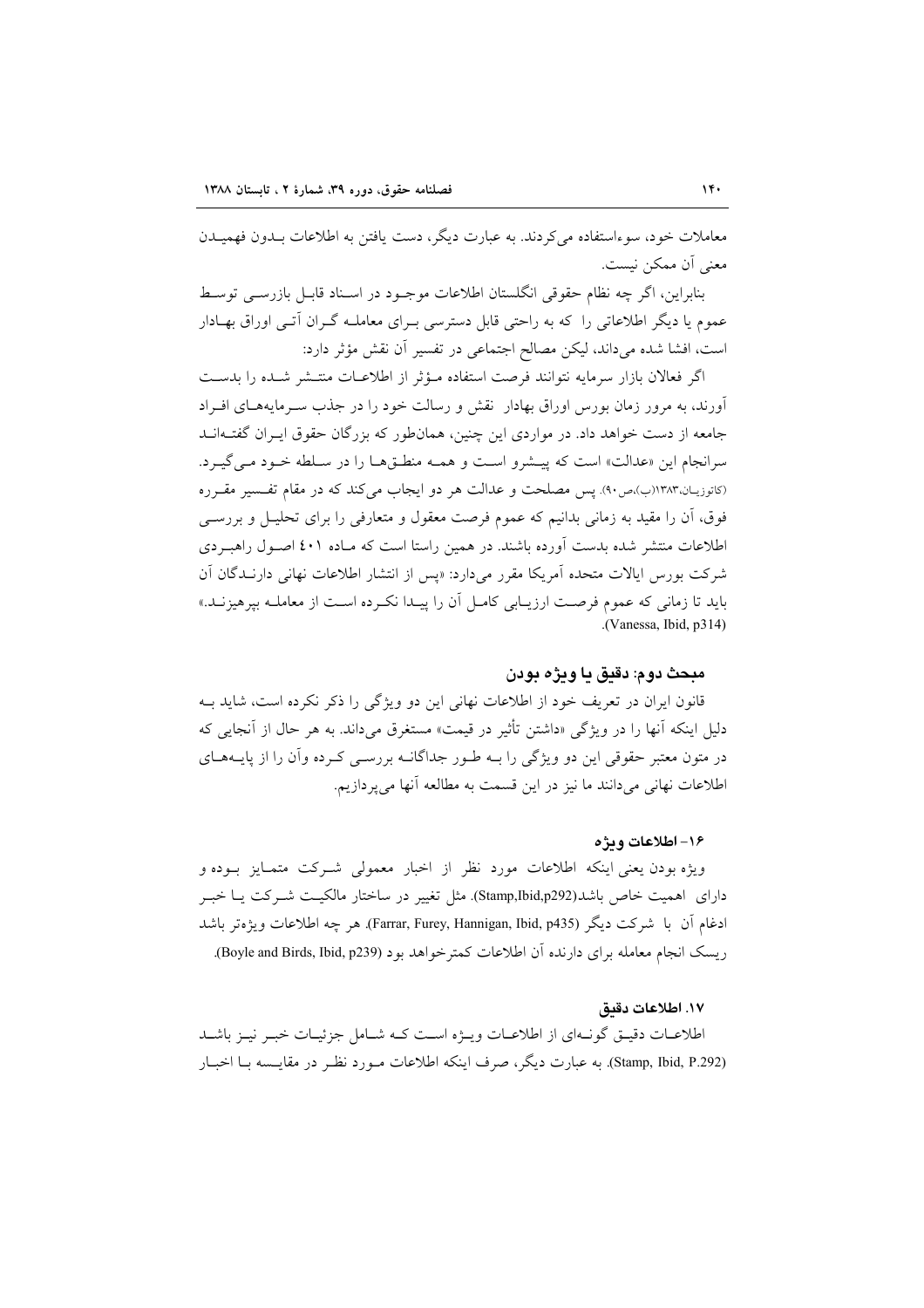دیگر از جایگاه ممتازی برخوردار باشد باعث خواهد شد که بر آن عنـوان «ویــژه» صــدق کنــد حتى اگر اين اطلاعات به صورت كلي و مبهم باشد. اما اين اطلاعات هنگامي دقيق هم خواهد بود که به طور واضح و روشن بوده و شامل جزئیات مهم آن نیز باشد. به عنوان مثال این خبـر که یکی از رقیبهای شرکت پیشنهاد خرید سهام اَن را داده است (Take over bid) فــی نفــسه یک خبر ویژه و با اهمیت است لیکن این خبر هنگامی دقیق نیـز خواهـد بـود کـه مـا قيمت ييشنهاد شده را نيز بدانيم(Davies, Ibid, p461). يا اينكه شركت قبصد صدور سـهام جدید را دارد به خودی خود خبری مهم و ویـژه اسـت و اگـر میـزان سـهام صـادره و مبلـغ اسمي أن را نيز بدانيم خبر دقيق هم خواهد بود(Stamp, Ibid, p292). بنابر اين دقيق بودن حد اعلی و درجهای قوی از ویژه بودن است و به همین خاطر است که بند ب قـسمت پـنجم ماده ۱۱۸ قانون بازار و خدمات مالی انگلستان مصوب سال ۲۰۰۰ در تعریف اطلاعیات دقیتی اعلام میدارد: «اَنقدر ویژه باشد که بتوان اثر اَن را بر قیمت اوراق بهادار تخمین زد»<sup>۱ و ۲</sup> .(Mayson, Frech and Ryan, Ibid, p334)

١٨.آيا شايعات از قلمرو اطلاعات نهاني خارج است؟

سوالي كه ممكن است به ذهن برسد اين است كـه اگـر شـايعات موجـود در بـازار داراي وصف ويژه يا دقيق بودن باشد آيا بايد تنها به اين دليل كه صحت آنها مورد تأييد نيست چنين اطلاعاتی را از قلمرو اطلاعات نهانی خارج کرد؟ در حقوق ایـران شـایعه «اخبـاری حـاکی از وجود اطلاعات مهم است که به طور غیر رسمی منتشر شده و توسط ناشـر تأییــد یــا تکــذیب نشده است و احتمال م<sub>ی</sub>رود بر قیمت اوراق بهادار ناشر تأثیر با اهمیت داشته باشد<sup>۳</sup>».

در این مورد گفته شده است که دقیق بودن اطلاعات شامل صحت و واقعبی بــودن آن نیــز می شود. در نتیجه شایعات و امـوری مثـل حـدث و گمـان از قلمـرو اطلاعـات نهـانی خـارج است.(Vanessa, Ibid, p315) در مقابل عدمای دیگر معتقدند که در هیچ مقرره قانونی نهانی بودن اطلاعات مشروط به صحت و حقیقت آن نشده است. آنچه اهمیت دارد این است کـه فـردی متعارف صحت و واقعیت این اخبار را باور کند. (Stamp, Ibid, p293)

<sup>1. (</sup>is specific enough to enable a conclusion as to the possible effect of those circumstances or that event on the price...).

۲. دستور العمل اتحادیه اروپا مفهوم مضیقی برای اطلاعات نهانی قائل بوده و فقـط اطلاعـات دقیـق را جـزء آن مـیدانــد در حالی که بند ب ماده ٥٦ قانون عدالت کیفری انگلستان با در نظر گرفتن مفهـومی موسـع بــرای اطلاعــات نهــانی اَن را شــامل اطلاعات ویژه هم میداند. به نظر می رسد چنین ترتیب قانونی در حقوق انگلستان در راستای حمایت از عموم سرمایهگذاران است.

٣. بند ٧ ماده ١ دستورالعمل اجرائي افشإ اطلاعات.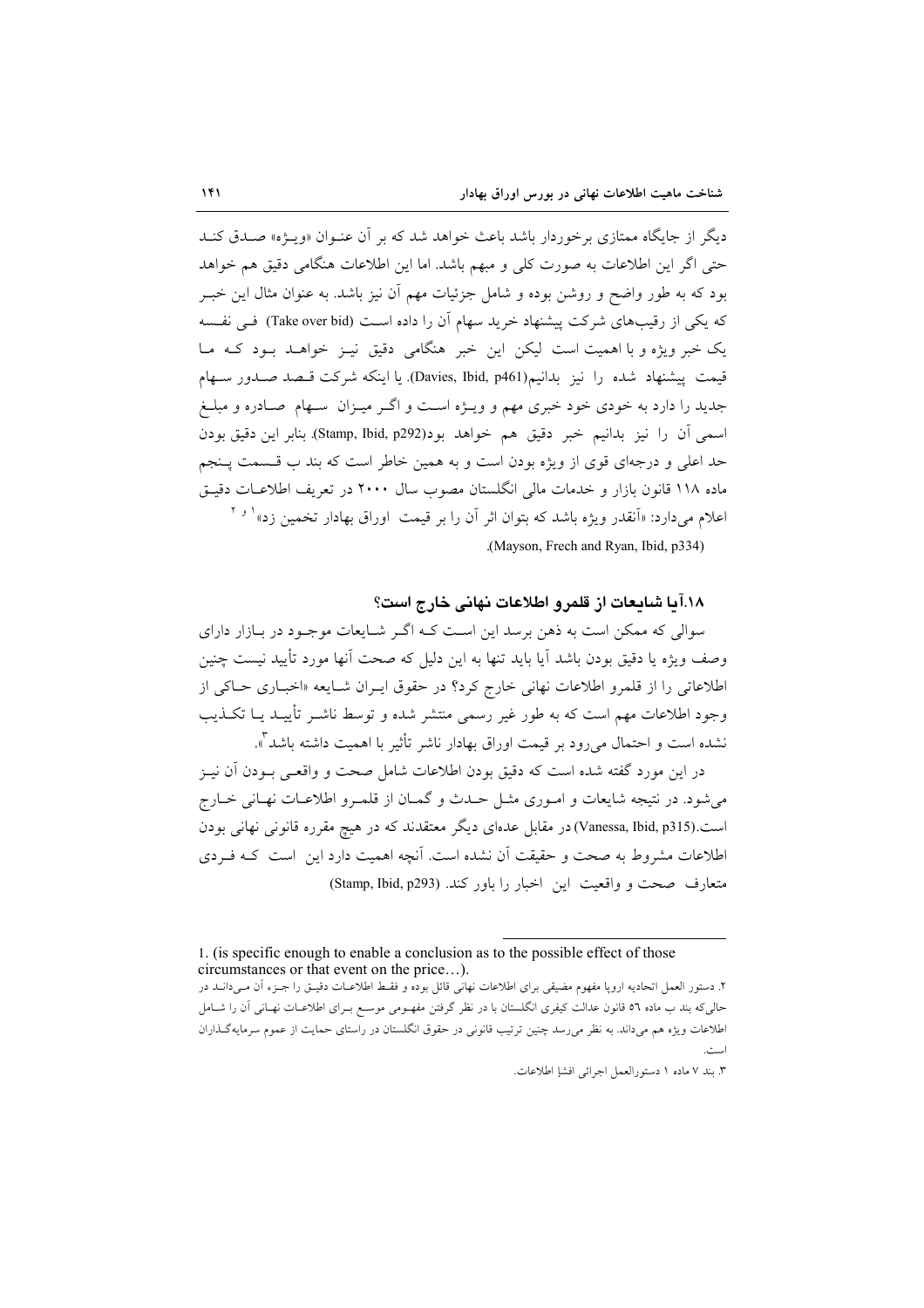په نظر مي رسد كه حق يا گروه اخير پاشد. چه آنكه، ملاك پرتري اطلاعيات در درجيه اول اهمیت آن و تأثیر داشتن بر قیمت اوراق بهادار و در مرتبه بعدی باور سرمایهگذاران است. این باور عمومی است که باعث می شـود انتــشار اطلاعـات بـر ارزش اوراق بهـادار تــأثیر بگــذارد. چنین تفکری باعث شده است تا در حقوق نوین انگلستان در تعریـف دقیـق بـودن اطلاعـات عبارت «.. يا به نحوٍ متعارفي انتظار برود كـه أن شـرايط موجـود يــا أن حــوادث اتفــاق افتــاده است...» گنجانده شود.` (Mayson, French and Ryan, Ibid, p334). منتها باید توجه داشت که اگر شایعات به قدری میان فعالان بازار اوراق بهادار پراکنده شود که عموم آنان از این اطلاعات بــا خبر شوند دیگر بر آن شایعات عنوان اطلاعات نهـانی صـدق نمـی کنـد چـرا کـه ویژگـی اول اطلاعات نهاني يعني «عدم دسترسي عموم» از بين رفته است.

ميحث سوم: مربوط يو دن په خود او راق پهادار يا ناشر آنها

برای اینکه اطلاعات مورد نظر نهانی فرض شوند باید، علاوه بر ویژگیهایی کـه گذشـت، به خود اوراق بهادار یا ناشر و صادرکننده آنها نیز مرتبط باشد که در این قسمت به بررسی این ويژگى مىپردازيم.

### ۱۹– مر يوط يو دن په خو د او راق پهادار

اوراق بهادار که در قانون بازار و خدمات مالی مصوب سال ۲۰۰۰ انگلستان از آن بـه عنوان (qualifying investments) و در دستورالعمل سوء استفاده در بازار مصوب سال ۲۰۰۳ اتحادیه اروپا از آن با عنوان( instruments Financial ) یاد شده است «هر نـوع ورقــه یــا ســندی اسـت كــه متــضمن حقــوق مــالى قابــل نقــل و انتقــال بــراي مالــك عــين و يــا منفعــت آن باشد...<sup>۲</sup> ». البته منظور قابلیت نقبل و انتقبال در بیازار بیورس اوراق بهبادار است (پاسبان،۱۳۸۵، ص٢٦٧). تعریف ذکر شده، خلاصه همان تعریف مفصلی است کـه در بنـد ١٠ از قـسمت الـف ماده ۳ قبانون معباملات اوراق بهبادار مبصوب سبال ۱۹۳٤ (Securities Exchang Act of 1934) ايالات متحده آمريكا از اوراق بهادار شده است( www.Law.u.c.edu). اوراق بهـادار اصـلي كـه معمولاً اطلاعات به آنها مربوط می شود عبارتند از اوراق سهام و اوراق قرضـه. اوراق بهـادار دیگــر از مـــشتقات و فرعیــات ایـــن دو اوراقانـــد مثــل اوراق اختیــار خریـــد <sup>۳</sup> یــا فـــروش

٢. بند ٢٤ ماده ١ قانون بازار اوراق بهادار جمهورى اسلامى ايران.

<sup>1. (...</sup> insidicates circumstances that exist or may reasonably be expected to come in to existence...) FSAMA 2000, s118c(5).

<sup>3.</sup> Call option: An option to buy securities at a fixed price even if the market rises (Black, Ibid, p1928).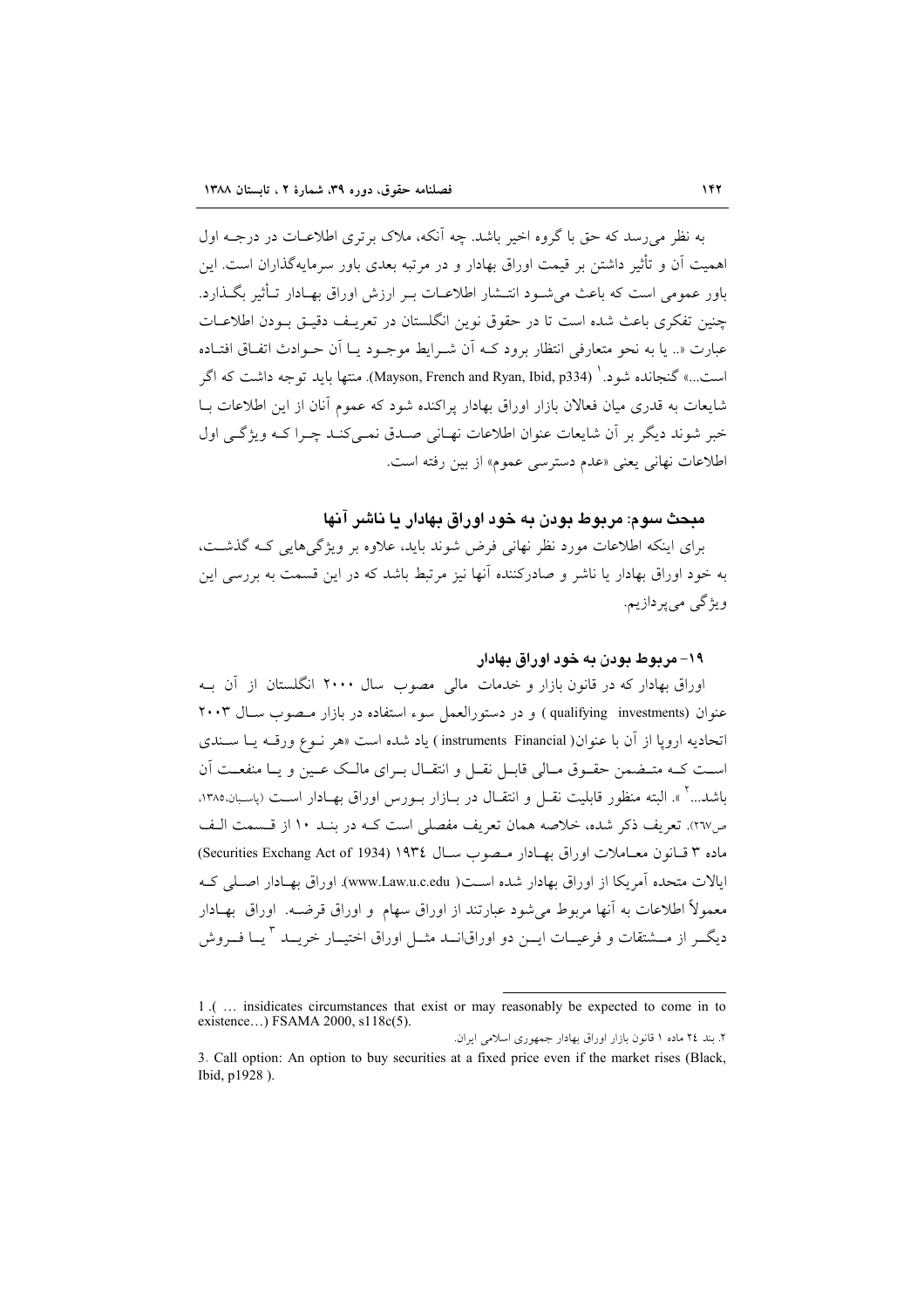` يا يذيره نويسي (Right to subscribe) اوراق قرضه يــا ســهام.( Boyle and Birds, Ibid, p237) از جمله مهمترين اطلاعاتي كه مستقيماً به خود اوراق بهادار مربوط است ميـزان معــاملات انجــام گرفته به روی آن در روزهای اخیر و یا میزان عرضه و تقاضای آن است.

## ۲۰ – مربوط بودن به ناشر اوراق بهادار

در موارد ذیل می توان اطلاعات را مربوط به ناشر اوراق بهادار یعنی شرکت دانست: ١. هنگامی که اطلاعات از درون خود شرکت نــشأت بگیــرد، مثــل خبــر افــزایش ســود شركت ( Vanessa, Ibid, p316) ياييروزي در يک مناقصه.

۲. اطلاعاتی که از خارج از شرکت نشأت میگیرد لیکن مربوط بـه دورنمـای تجـاری شرکت است ( Goulding , 1996, p196) مثل این خبر که دولت قصد آزادسازی تجارتی را دارد که در آن زمینه قبلاً فقط شرکت مورد نظر به طور انحصاری فعالیت داشته است. یا اینکه یکسی از رقیبهای شرکت پیشنهاد خرید سهام آن را داده است.

۳. اطلاعات مربوط به دستهای از شرکتها که در یک زمینهی مــشترک فعالیـت مــی کننــد. بنابراین نیازی نیست که اطلاعات نهانی فقط و فقط درباره یک شرکت باشد. مثل خبر معافیت مالياتي شركتهاي فعال در زمينه صنايع نفتي (Davies, Ibid, p460).

٤. اصولاً اطلاعات كلي مربوط به اوضاع و احوال كلي اقتصادي كشور– مثل تصميم بانــک مرکزی در کاهش نرخ بهره- را نمی توان دارای این ویژگی دانست مگر اینکه اطلاعات مزبـور به روی شرکتی خاص یا دسـتهای از شـرکت۱هـا تـأثیر قابـل ملاحظـهتـری در مقایــسه بـا شركتها يا بخشهاي ديگر داشته باشد(Stamp, Ibid, p291).

## مبحث چهارم: توانایی تأثیر در قیمت ۲۱. مغهو م

از این ویژگی در اکثر کشورهای دنیا تحت عنوان «مهم بودن» (Materiality) یاد می شود (Boyle and Birds,Ibid,p239). هنگامی اطلاعات در قیمت اوراق بهادار مؤثر خواهد بود که باعث ایجاد رغبت در افراد برای انجام به معامله شود. البته لزوماً هــر اطلاعــاتـی کــه باعــث تشويق فرد به انجام معامله شود مؤثر در قيمت نخواهـد بـود بلكـه دامنـه و گـستره اطلاعـات محرک به معامله وسیع تر از اطلاعات مؤثر در قیمت بوده ولی تمامی مصادیق گروه اخیر را در برمي گيرد (Burn Ibid, p14). به عنوان مثال، اگر يكي از رقيبهاي شركت «الـف» بتوانــد افــراد

<sup>1.</sup> Put option: An option to sell securities at a fixed price even if the market declines . (Black, Ibid,  $p1928$ ).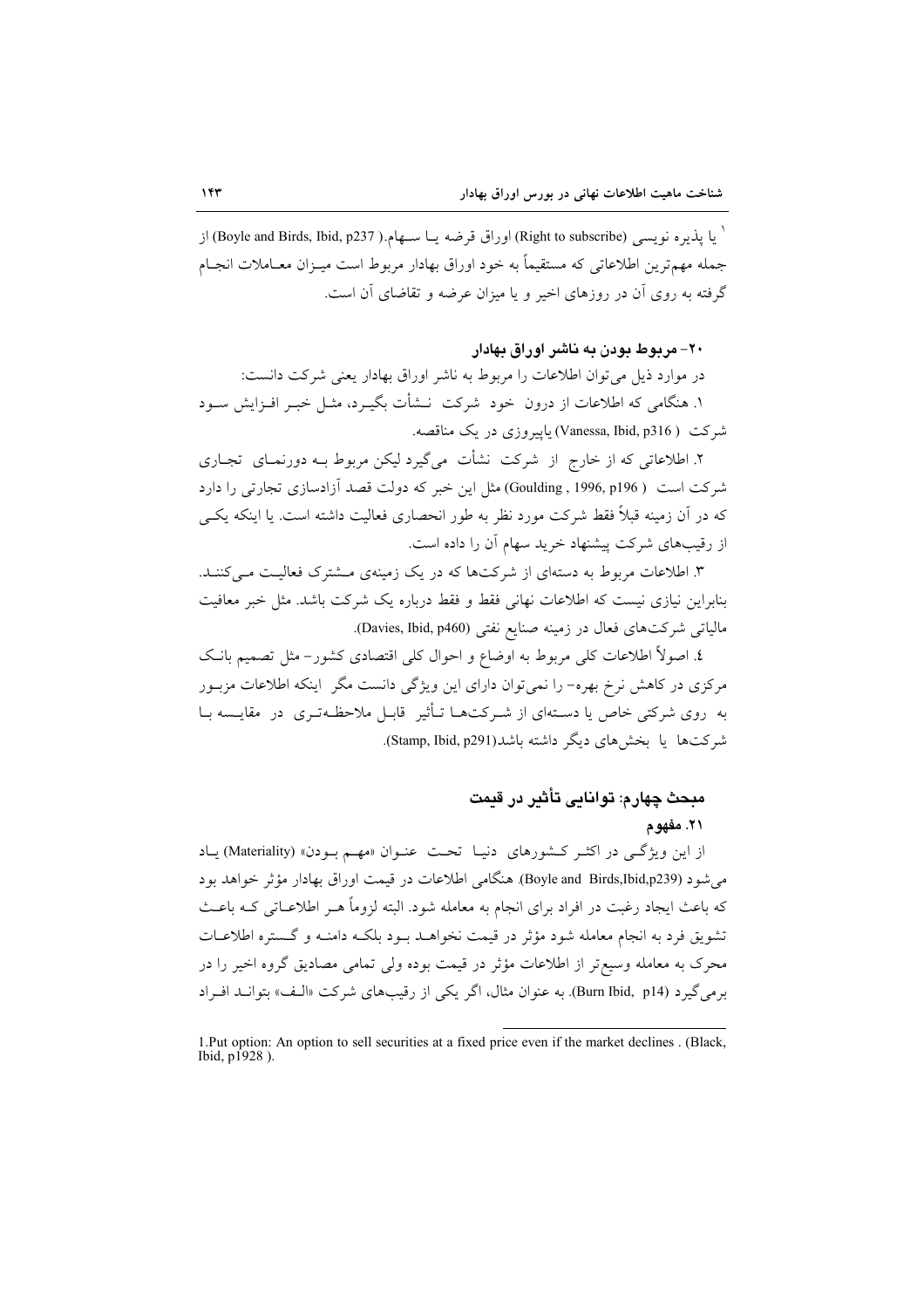مجرب و ماهری را در هیأت مدیره خود جذب کند، در صورت انتشار این خبـر ارزش سـهام شركت «الف» تنزل نخواهد كرد ليكن از تمايل به خريد أن كاسته و باعث جلب توجهـات بـه سوی سهام شرکت رقیب می شود. در حقوق ایران نیز چنین تمایزی مورد توجهه قرار گرفتـه و اطلاعات در صورتی مهم محسوب می شود که هم بر تصمیم سرمایهگذاران و هم قیمت اوراق بهادار مؤثر باشد'. اما در حقوق انگلستان و اتحادیه اروپا از آنجایی کـه اکثـر مـوارد اطلاعــات مؤثر در ایجاد شوق و رغبت به معامله در قیمت اوراق بهادار هم مؤثر است این دو را به یک معنی گے فتهاند " (Mayson, French and Ryan, Ibid, p334).

## ٢٢– تأثير در قيمت بايد مهم و قابل توجه باشد

اگر قرار باشد اطلاعاتی که فقط تأثیر جزئی روی قیمت اوراق بهادار دارند نیز وارد قلمـرو اطلاعات نهانی شود که قوانین اکثر کـشورها اسـتفاده از آن را ممنــوع اعــلام کــردهانــد، دیگــر افرادی چون اعضإ هیأت مدیره، مدیران داخلی یا کارمندان شرکت نمی توانستند به روی اوراق بهادار آن شرکت معامله کنند. چه، این افراد همواره دارای اطلاعاتی هستند کـه در تـصمیم بـه معامله و قیمت اوراق بهادار مؤثر است لیکن به درجهای از اهمیت نیست که متعهد به افسها آن شوند (Vanessa, Ibid, p317). در نتيجه بايد مفهوم اطلاعات نهاني را– كــه در آن داشــتن تــأثير مهم در قیمت در قیمت اوراق شرط اسـت- از مفهـوم اقتـصادی آن- کـه دارای چنـین قیـدی نيست- باز شـناخت ( Easterbrook and Fischel, Ibid, p267-9). در عـالم حقـوق، اسـتفادههـاي جزئـي و كوچـك از اطلاعـات نهـاني توسـط دارنـدگان ايـن اطلاعـات قابـل پيگـرد قـانوني نیست.Davies,) Ibid, p464). چرا که اصولاً استفادههای اندک نمی توانـد بـه اعتبـار بــازار اوراق بهادار لطمه بزند. افزودن قيد «تأثير با اهميت» در تعريف اطلاعات مهم در حقوق ايران و قيد (Significant effect) در دستو العمل اتحاديه ارويا و حقوق انگلستان تحت تأثير چنبين تفكري صورت گرفته است.

١. در همين راستا بند ٦ از ماده ١ دستورالعمل اجرائي افشإ اطلاعات اعلام ميدارد: «اطلاعات مهم اطلاعاتي درباره رويـدادها و تصمیمات مربوط به ناشر است که بر قیمت اوراق بهادار ناشر و تصمیم سرمایهگذاران تأثیر با اهمیت داشته باشد.»

<sup>2.</sup> Section 118C (6) of Financial service and Market ACT 2000 (Traspositing Directive 2003/  $124/$  EC art  $1(2)$ )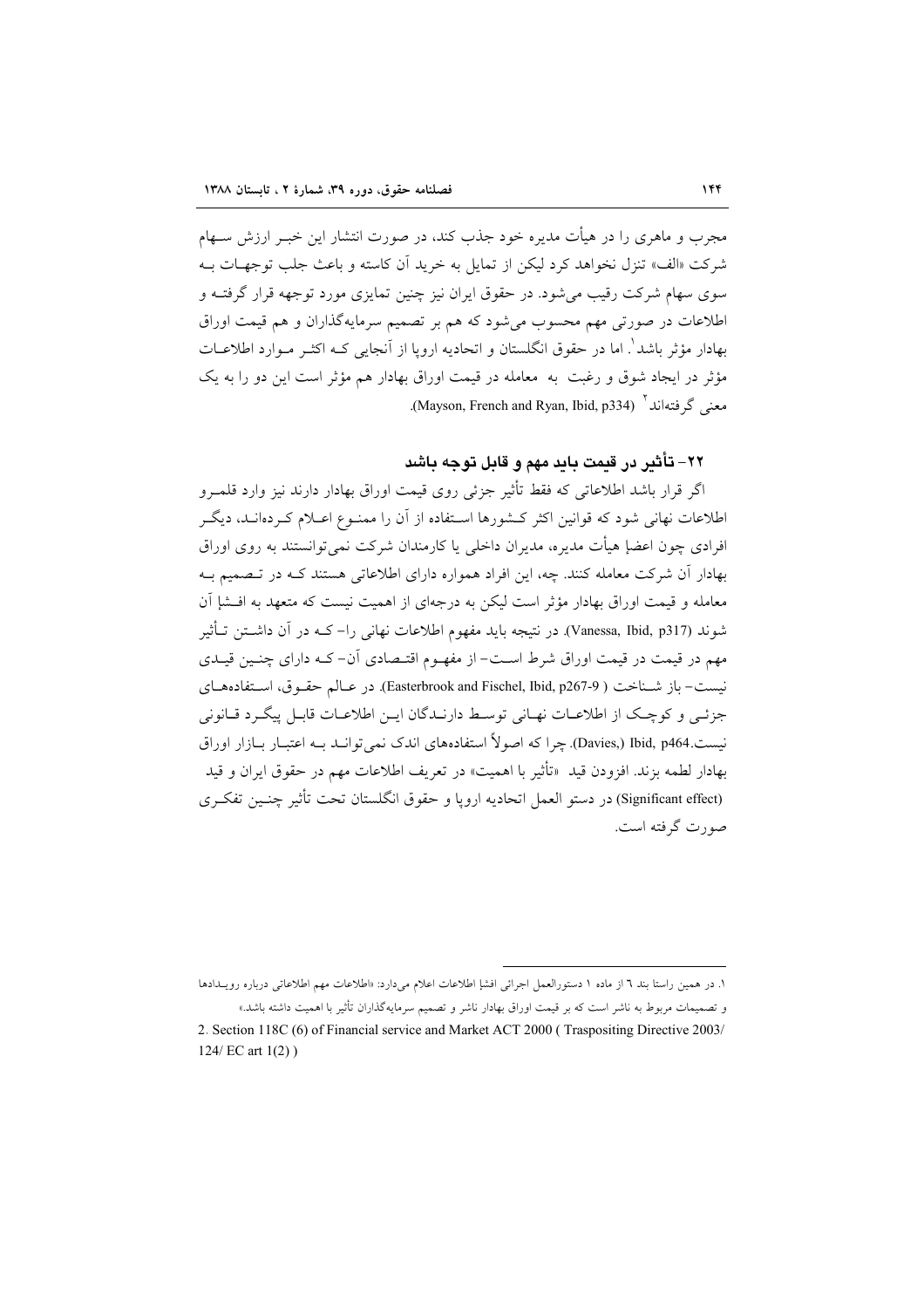#### ٢٣– نسبي يودن مفهوم

به طور معمول ٤ دسته از اطلاعات است كه بر قيمت اوراق بهادار تأثير مي گذارد: ١. اخبار مربوط به میزان دارایی کنونی شرکت ۲. اطلاعات مربوط بـه دور نمـای تجـاری شـرکت مثـل برنده شدن در یک مناقصه مهم ۳. تغییر در انتظارات شرکت بدین سان ممکن است شرکتی ۱۰ میلیون پوند ضرر کند لیکن قیمت سهام آن بالا برود زیرا قبلاً پیش بینی می شده است که میزان ضرر چندین برابر این مبلغ باشد. ٤. حوادث داخلی یا بین|لمللی خارج از اختیار شــرکت مثــل وقوع جنگ يا نوسانات ارزي ( Griffin, 2000, p176-7).

اينكه اطلاعات فوق در چه صورتي مي تواند باعث تغييـرات مهـم در قيمـت اوراق بهـادار شود امری نسبی بوده و تحت هیچ قاعدهای نمی گنجند. پس در هر مـورد بایــد بــا توجهــه بــه اوضاع و احـوال خـاص آن، وجـود چنـین ویژگـی مـورد بررسـی قـرار گیـرد (Farrar, Furey, Hanningan, Ibid, p430). به ويژه اينكه اين مفهوم، با توجه به نوع سهام يا هـر ورقـهى بهـادار دیگری، متغییر است چرا که به عنوان مثال در برخـی از انــواع ســهام حتــی تغییــر یــک یــا دو درصدي قيمت هم ممكن است تغيير عمده محسوب شود ( Stamp, Ibid, p295).

احراز این ویژگی نیازمند گذر زمان است و معمولاً وقتی دعاوی مربوط به اطلاعات نهـانی مورد رسیدگی قرار میگیرد در خلال دادرسی، این اطلاعـات بـه مـرور منتـشر شـده و آنگـاه مي توان با مقايسه قيمت ورقه بهادار مورد نظر در زمان قبل و بعد از افشإ به وجود يا عدم ايـــز ویژگی پی برد. اما، در هر حال، دارنـده اطلاعـات نهـانی حـق اثبـات ایـن مطلـب را دارد کـه هنگامی که او به انجام معامله با استفاده از این اطلاعات مبـادرت کـرده، بـر حـسب اوضــاع و احوال، احتمال قابل اعتنایی داده نمی شده که بر اثر انتـشار آن اطلاعـات قیمـت اوراق بهـادار شرکت تغییر قابل توجهی کند. لیکن پس از افشإ براثر تغییر آن شرایط و اوضاع و احوال چنین اتفاقی رخ داده است(Davies, Ibid, p464).

#### ۲۴– نتىجە

از بررسی مفهوم اطلاعات نهانی نتایج زیر حاصل می شود:

١. هدف اصلي از تعريف اطلاعات نهاني رعايت عدالت بين اعضإ بازار است. اين عدالت لزوماً به این معنی نیست که همه افراد در جایگاه اطلاعاتی یکسان قرار گیرند. به همـین دلیـل، اطلاعات نهانی و ویژگیهای آن باید به گونهای تعریف شوند که افراد فعالتر بتوانند از منـافع مشروع تلاش های خود استفاده کنند.

۲. در ادبیات حقوقی بازار اوراق بهادار، فرقی نمی کنـد کـه منظـور از واژه «عمـوم» عمـوم افراد جامعه باشد يا عموم سرمايهگذاران احتمالي. چه آنکـه، حتـي اگـر افـشإ اطلاعــات بـراي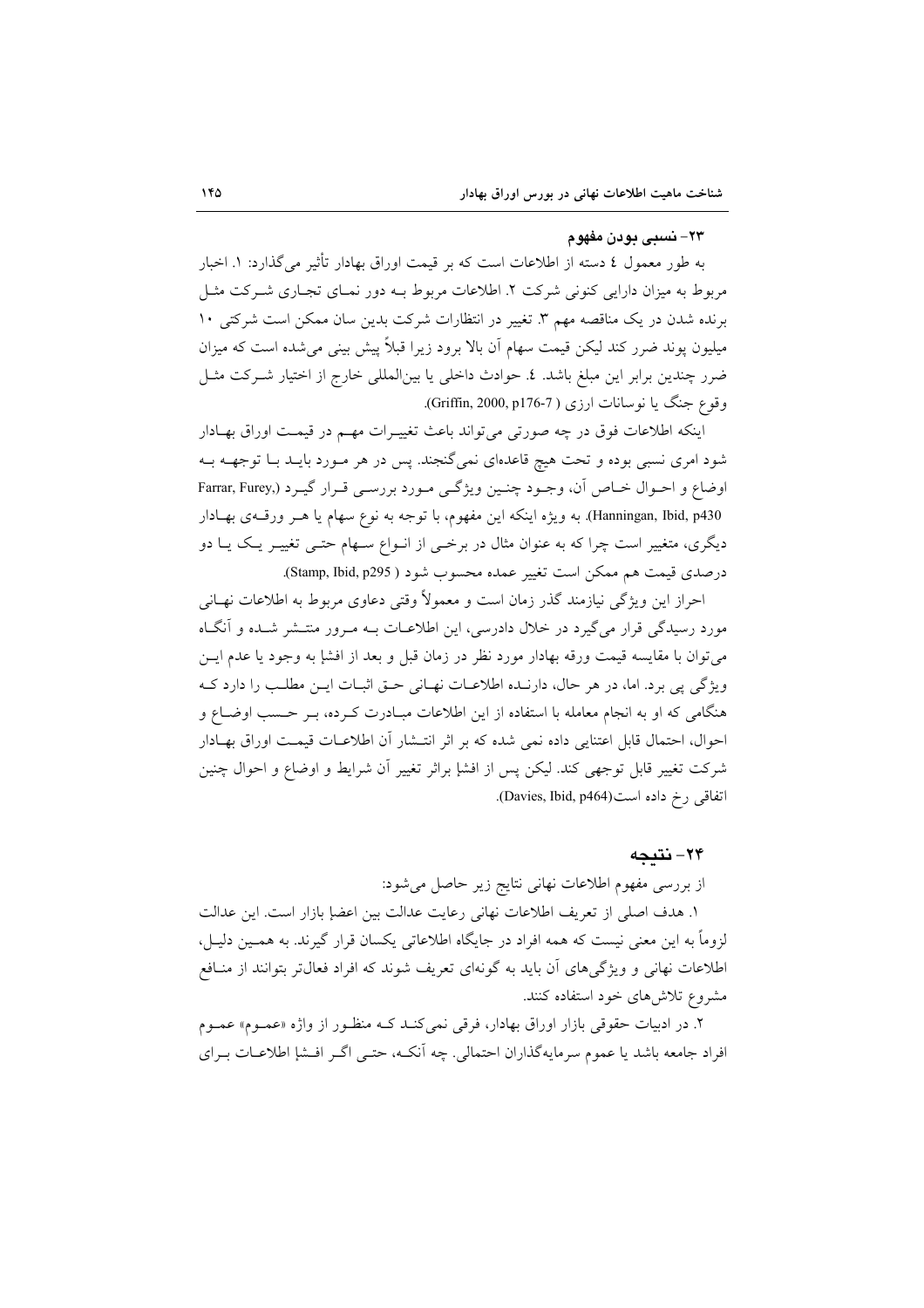عموم افراد جامعه اجباري باشد، باز هم در عمل، اين معامله كنندگان احتمالي و فعالان بازارنــد که از اطلاعات استفاده می کنند.

۳. برای تحقق «افشإ اطلاعات» نیازی نیست که حتمـاً همـان شـیوه مرسـوم و سـنتم ، کـه اطلاعات توسط شرکت تحت نظارت سازمان بورس منتشر می شود، پیروی گردد. فقـط کــافی است که اطلاعات به شکل مطلوب و با داشتن حداقل های لازم قابلیت دسترسی برای استفاده کنندگان از آن را داشته باشد.

٤. از نظـر زمـاني، هنگــامي مــيتـوان گفـت «افــشإ اطلاعــات» تحقــق يافتــه اســت كــه معاملهكنندگان و استفادهكنندگان احتمالي از اطلاعات فرصت تحليـل آن را يافتـه باشـند. چــه اّنکه، کسی که اطلاعاتی را نمیفهمد گویی که اصلاً از ابتدا اّنها را نمیدانسته و بدان دسترسی نداشته است. اگر فرصت تحلیل اطلاعات به معامله کنندگان داده نشود، امکان سـوءاسـتفاده از اطلاعات برای دارندگان قبلی آن فراهم خواهد شد و این مخالف فلسفه تأسیس قوانین بورس اوراق بهادار است.

٥. «ويژه» بودن اطلاعات در مقابل عادي بودن آن است و «دقيق» بودن بـه معنـي مـشخص بودن جزئیات آن است. در این مورد صدق یا کذب اطلاعات اهمیتی نـدارد. آنچــه کــه مــلاک است این است که یک معامله– کننده متعارف آن را باور کند.

٦. «ايجاد رغبت براي معامله» مفهومي اعم از «توانايي تأثير در قيمت» است. بـه هــر حــال، اطلاعات نهان<sub>ی</sub> به معنی حقوقی باید توانایی تأثیر «قابل توجه بــر قیمــت» را داشــته باشــد. در غیر این صورت، افراد شاغل در شرکت که همواره از حداقلی از برتری اطلاعاتی برخوردارند، هیچ گاه فرصت معامله به روی اوراق بهادار آن را نخواهند یافت. احراز این ویژگی با توجه به شرایط هر مورد متغیر بوده و نیازمند گذر زمان است.

### منابع و مآخذ

#### الف- فارسى

۱. پاسبان، محمد رضا،(۱۳۸۵)، «<mark>حقوق شرکتهای تجاری</mark>»، چاپ اول، تهران، انتشارات سمت.

۲. جنیدی، لعیا،(۱۳۸۱)، «**تعهد به دادن اطلاعات در قراردادها**»، مجله دانشکده حقوق و علوم سیاسی، شماره ۲،٤٧ه-۱۱

۳. جهانخانی، علی و پارساییان، علی،(۱۳۷٤)، «بورس اوراق بهادار»، چاپ اول، تهران، انتشارات دانشکده مدیریت دنشگاه تهران. ٤. دهخدا، على اكبر، (١٣٣٨)، «لغت نامه دهخدا»، چاپ اول، تهران، انتشارات دانشگاه تهران.

٥. شریفی، سید الهام البدین، (١٣٨٣)، «بررسی تطبیقی جنبههای حقوقی معاملات در بازار بورس اوراق بهادار با استفاده از اطلاعات محرمانه»، مجله یژوهشهای حقوق، شماره ٦ ، ٢٠٢-١٧٥.

٦. شیفیعی، مسعود، (١٣٨٥)، «قا<mark>نون مقررات در اقتصاد اطلاعات</mark>»، چاپ اول، تهران، نشر پیام رسان<sub>.</sub>

۷ .کاتوزیان، ناصر، (۱۳۸۳ الف)، «قواعد عمومی قراردادها»، جلد اول، چاپ ششم، تهران، شرکت سهامی انتشار.

۸.کاتوزیان، ناصر، (۱۳۸۳ ب)، «قواعد عمومی قراردادها»، جلد دوم، چاپ ششم، تهران، شرکت سهامی انتشار.